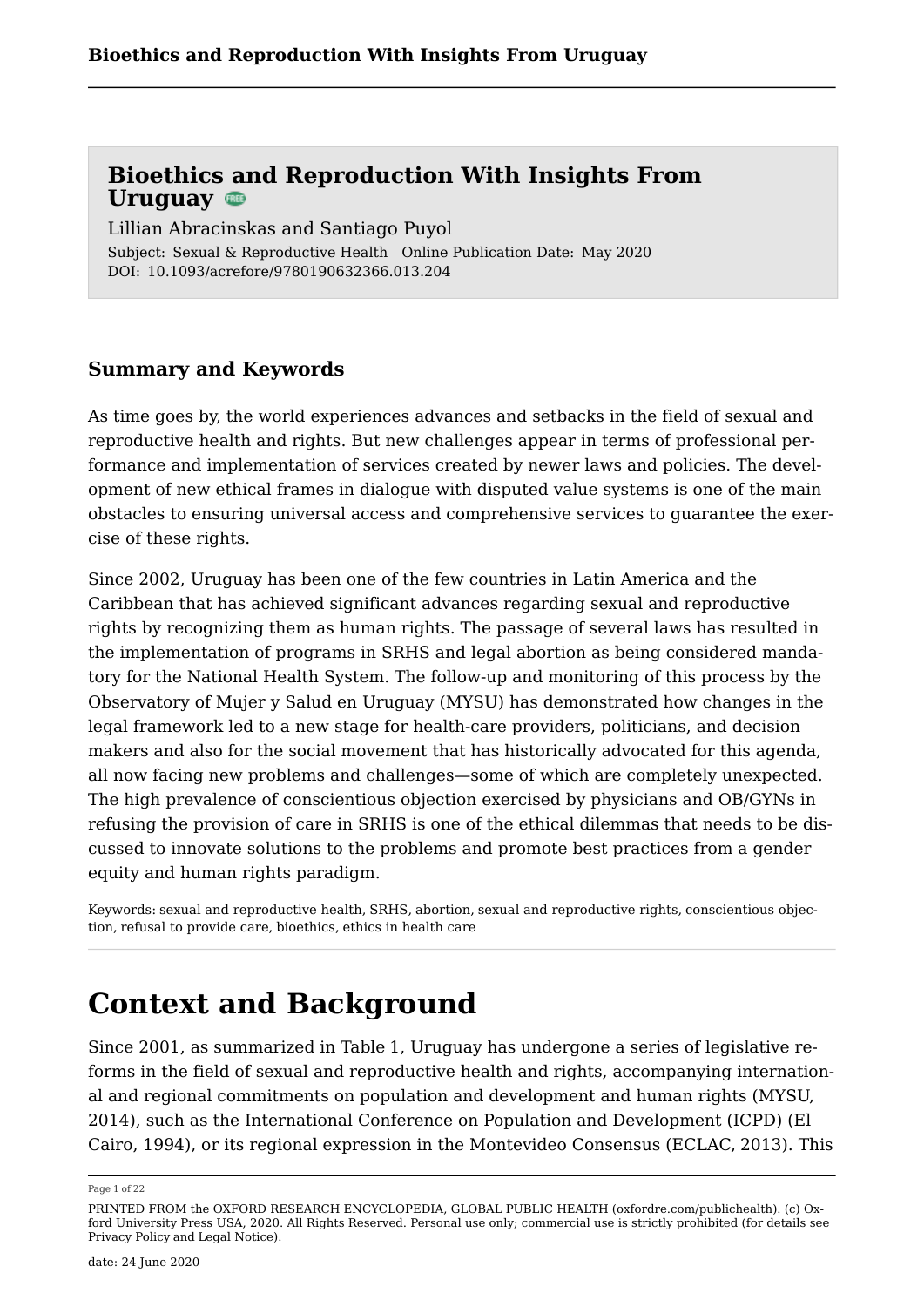process has intensified over the last decade, with the incorporation of multiple services into the Integrated National Health System (INHS) (MYSU, [2017](#page-18-1)).

<span id="page-1-1"></span><span id="page-1-0"></span>Uruguay is the second smallest country in Latin America with a total area of 176,215 square kilometres and a population of 3,456,750. It underwent its first demographic transition at the beginning of the 20th century, which has determined a demographic profile similar to that of developed countries; now it is experiencing its second demographic transition, with fertility rates below replacement since 2005, reaching a global fertility rate of [1](#page-19-0).6 in 2018. It is a democratic republic with a presidential system. $^{\rm 1}$  It is a strongly party-centric country (Caetano, Rilla, & Pérez, [1987\)](#page-17-1) with a low volatility and a moderate multiparty system (Sartori, [1992](#page-19-1)).<sup>[2](#page-20-0)</sup> Since 2005, it has been governed by the Broad Front (*Frente Amplio*, in Spanish), a left-wing party with strong ties to several social movements. The presence of the Broad Front in the government has opened a window of opportunity for solidifying demands in this field. This process has not been without its barriers and dead ends, however (Wood, Abracinskas, Correa, & Pecheny, [2016](#page-16-0)). Being formally separated from the Roman Catholic Church since 1919, Uruguay is a highly secularized country.<sup>[3](#page-20-1)</sup> It has a low level of religious affiliation, among the lowest in Latin America with 38% Catholics, 41% atheists and agnostics, 14% other religions, and 7% evangelicals.[4](#page-20-2) All of these factors have been crucial for making advances in the field of sexual and reproductive rights.

<span id="page-1-3"></span><span id="page-1-2"></span>Uruguay has played a key role in the development of this agenda, positioning itself at the forefront of a region that has one of the most advanced interstate agreements on the recognition of sexual and reproductive rights as human rights. The regional social monitoring of the implementation of the commitments assumed through the Montevideo Consensus, called Mira Que Te Miro, has observed that Uruguay "has made significant progress … particularly with regard to recognizing and fulfilling sexual and reproductive rights (SRR), and in the prevention of maternal mortality, with legal frameworks that are a reference for the region" (Miraquetemiro, [2018](#page-18-2), p. 44), ranking the country as the sec-ond most advanced on this agenda, behind Cuba.<sup>[5](#page-20-3)</sup>

<span id="page-1-4"></span>The wide range of legislation on sexual and reproductive health and rights in Uruguay covers, among other things, abortion, contraception, comprehensive sexual education, gender-based violence and LGBTIQ+ rights (as summarized in Table [1\)](#page-2-0). This process of legal reform and recognition of what is called the "new rights agenda" is, in turn, part of a process of the national health sector reform, which establishes the universality of coverage and mandatory sexual and reproductive health services for both private and public health institutions (MYSU, [2017\)](#page-18-1).

These changes in the legal framework, and in particular the legalization of abortion, have been "the fruit of more than two decades of advocacy, led by feminist organizations in alliance with trade unions, student groups and other actors, including the medical sector and key political leaders" (Wood, Abracinskas, Correa, & Pecheny, [2016](#page-16-0), p. 1).

Page 2 of 22

PRINTED FROM the OXFORD RESEARCH ENCYCLOPEDIA, GLOBAL PUBLIC HEALTH (oxfordre.com/publichealth). (c) Oxford University Press USA, 2020. All Rights Reserved. Personal use only; commercial use is strictly prohibited (for details see [Privacy Policy](https://global.oup.com/privacy) and [Legal Notice](https://oxfordre.com/page/legal-notice)).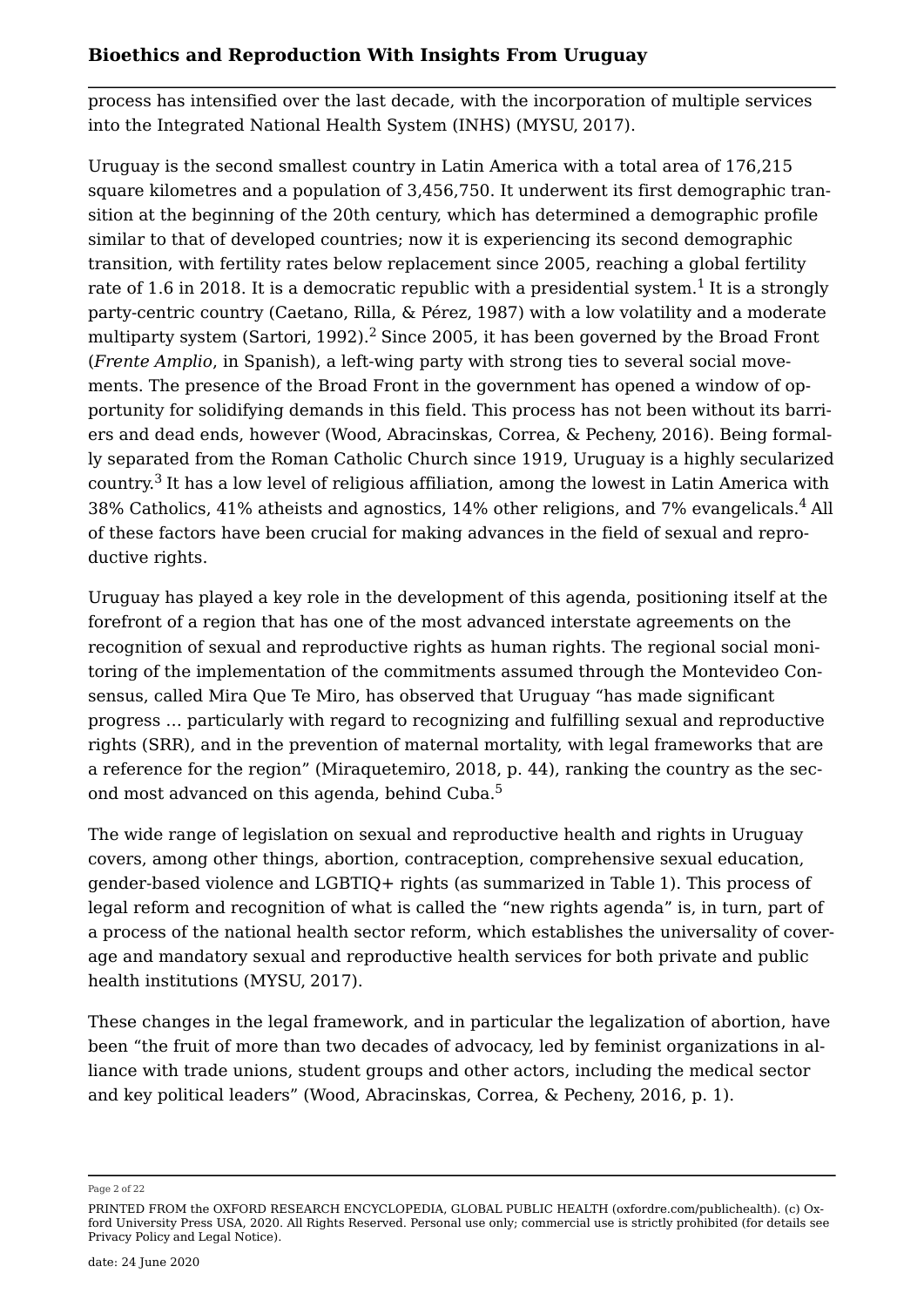<span id="page-2-0"></span>Table 1. Sexual and Reproductive Health and Rights Legislation in Uruguay

Law No. 17.386 on Accompaniment during Childbirth (2001)

Law No. 17.514 on the Eradication of Domestic Violence (2002)

Law No. 17.515 on Sex Work (2002)

Law No. 17.815 on Commercial or Non-Commercial Sexual Violence against Children, Adolescents or Incapable Persons (2004)

Law No. 18.211 on the Establishment of the Integrated National Health System (INHS) (2007)

Law No. 18.246 on Concubinary Union (2007)

Law No. 18,426 on the Defence of the Right to Sexual and Reproductive Health (2008)

General Education Law No. 18.437 (2008)

Law No. 18.987 of Voluntary Termination of Pregnancy (2012)

Law No. 19.075 on Equal Marriage (2013)

Law No. 19.161 on Maternity and Paternity Leaves in the Private Sector (2013)

Law No. 19.167 Assisted Human Reproduction (2013)

Integral Law No. 19.580 on Gender-Based Violence and Violence Against Women (2017)

Law No. 19.643 on the Prevention and Combating of Human Trafficking (2018)

Integral Law No. 19.684 for Trans People (2018)

Despite ranking the country as the second best in the region, Mira Que Te Miro identified a number of weaknesses, obstacles, and deficits to overcome such as lack of campaigns to disseminate rights and services; properly allocated and labeled budgets for SRH, abortion, and gender-based violence care; inter-institutional coordination to address the different dimensions of gender-based violence; and strengthening accountability mecha

Page 3 of 22

PRINTED FROM the OXFORD RESEARCH ENCYCLOPEDIA, GLOBAL PUBLIC HEALTH (oxfordre.com/publichealth). (c) Oxford University Press USA, 2020. All Rights Reserved. Personal use only; commercial use is strictly prohibited (for details see [Privacy Policy](https://global.oup.com/privacy) and [Legal Notice](https://oxfordre.com/page/legal-notice)).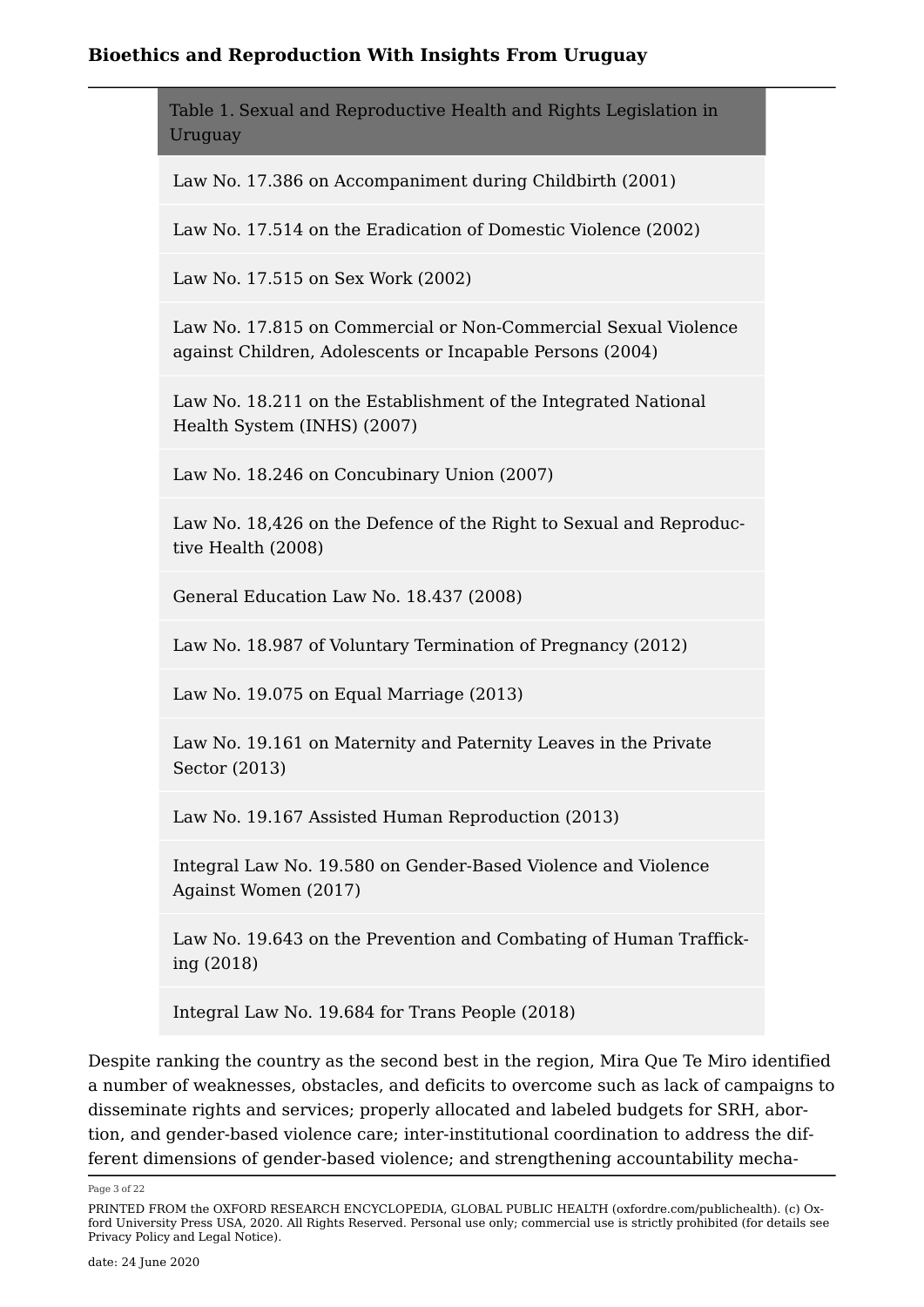nisms to evaluate results and address challenges (Miraquetemiro, [2018](#page-18-2)). These are challenges the country must face in the implementation of its public policies and services in order to comply with human rights standards.

The new services in sexual and reproductive health, particularly with the incorporation of legal abortion services and attention to LGBTIQ+ population requirements, generate new ethical dilemmas for health care and professional practice, challenging the health world to review gender biases and prejudices about sexual orientation and diverse gender identities.

# **Sexual and Reproductive Health Services in Uruguay: Implementation Gaps in Policies**

Although national legislation has been updated and now mostly complies with the human rights agreements and commitments assumed by the state at the regional and international levels, ensuring these changes translate into public policies poses new challenges and unexpected problems. All public policies have gaps between legislative design and implementation (Grindle, [1980](#page-17-2)), so it is essential to follow up and monitor them. The legal and normative changes will only have the intended effects, if the benefits and services created are within reach and adequately respond to the requirements of the population they must serve.

Taking into account the need to generate from civil society a political and technical tool with enough efficiency and methodological robustness to influence the improvement of access to sexual and reproductive health (SRH) services with gender equity, universality, quality and comprehensiveness, MYSU created its National Observatory on Gender and Sexual and Reproductive Health in 2007. $^6$  $^6$  Its central mission is to follow up on sexual and reproductive health and rights policies and to monitor the functioning of legal abortion services since their implementation in 2013.

<span id="page-3-0"></span>One of these challenges is that provision of these services is mandatory for the providers in the INHS since 2010, but SRH training has not been included in the training curricula of the professionals involved (gynaecology, social services, and psychology). There were basic courses offered by the Ministry of Public Health for the SRH reference teams, but their main objective was to adhere to the legal and the clinical guidelines created to frame the intervention of the professional teams.

Regarding contraceptives, health services have implemented a wide selection. Methods of contraception such as male and female condoms, intrauterine devices (IUD), and emergency contraception can be obtained free of charge on the public health subsystem and with a minimal fee from private providers (CSPD, [2017;](#page-17-3) MYSU, [2017](#page-18-1)). Despite this, contraceptive services continue to be primarily directed at women and/or used by them, while promotion of contraceptive services within the framework of SRH care has not had a consistent communication strategy. Therefore, information about the various methods,

Page 4 of 22

PRINTED FROM the OXFORD RESEARCH ENCYCLOPEDIA, GLOBAL PUBLIC HEALTH (oxfordre.com/publichealth). (c) Oxford University Press USA, 2020. All Rights Reserved. Personal use only; commercial use is strictly prohibited (for details see [Privacy Policy](https://global.oup.com/privacy) and [Legal Notice](https://oxfordre.com/page/legal-notice)).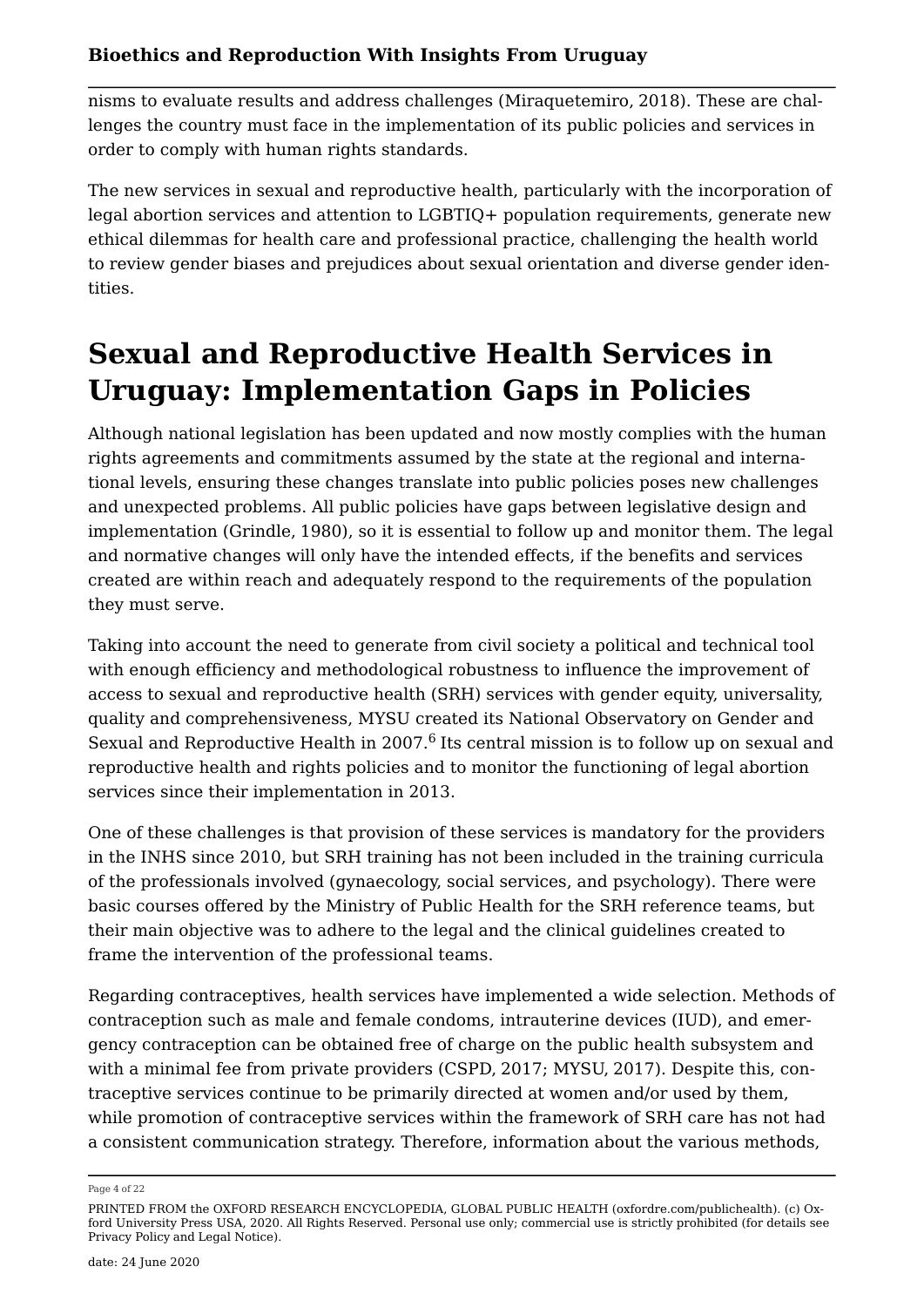promotion of their use, and ways to obtain them do not always reach those who need or desire it (MYSU, [2017](#page-18-1)).

There is a growing promotion of humane childbirth services both from the standards and from the practices recommended by the Ministry of Public Health. Despite this, the percentage of births by Caesarean section in Uruguay (44%) is one of the highest in Latin America, higher than in developed countries, and with a much higher rate than that recommended by WHO (15%) (Cóppola, [2015](#page-17-4)). For this reason, the Ministry of Health defined the reduction of unnecessary Caesarean section by 10% as one of its goals for the five-year period 2015–2019 (MSP, [2017\)](#page-18-3).

In addition, there are difficulties in preventing obstetric violence, a phenomenon that is repeated in the accounts of women and their partners, despite the existence of regulations to support good practices during childbirth care, including the possibility of labor companions (MYSU, [2017](#page-18-1)) and a long tradition of mother-child policies with hospital delivery care for almost all births in the country.

<span id="page-4-0"></span>The institutions in the INHS, both public and private, in complying with legislation, are required to create interdisciplinary SRH teams made up of professionals in the areas of obstetrics and gynecology, mental health, and social work. The follow-up to the implementation of the services found that all the providers present in the districts of the country have at least one team located in the capital city or most important population in each de-partment of the country (CSPD, [2017;](#page-17-3) MYSU, [2017](#page-18-1)).<sup>[7](#page-20-5)</sup> The State Health Services Administration (ASSE, in Spanish), the country's largest health provider, has 35 sexual and reproductive health services (SRHS) and 70 voluntary termination of pregnancy (VTP) teams in place in the 19 departments in which the country is organized geopolitically and administratively (CSPD, [2017\)](#page-17-3).

<span id="page-4-2"></span><span id="page-4-1"></span>The VTP Law, passed in 2012, regulates the practice of abortion—under a system of deadlines and conditions—establishing requirements to perform the procedure legally within the framework of the INHS. $8$  Since then more than 55,000 women have accessed free and legal abortion services, about 8,000 per year.<sup>[9](#page-20-7)</sup> Official figures differ significantly from those estimated before the legal change, with 33,000 annual abortions estimated in 2003 (Sanseviero, [2003](#page-19-2)). Figures for 2018 from the Ministry of Public Health show just over 10,000 legal abortions that year. These results contradict the warnings and forecasts made by opponents of legal change: There was no increase in the practice once legal services were in place, and women did not make it a practice to use abortions as a means of family planning. The provision of voluntary pregnancy interruption services incorporated into the comprehensive SRH care scheme, although problematic, would be strengthened by access to a broad array of contraceptive methods in all health-care institutions. Studies have recorded that, in general, the teams in charge of providing abortions are the same teams that formed for SRH care. These teams end up focusing exclusively on direct care, supplying abortion services; and in some cases they dispense contraception (MYSU, [2017](#page-18-1)).

#### Page 5 of 22

PRINTED FROM the OXFORD RESEARCH ENCYCLOPEDIA, GLOBAL PUBLIC HEALTH (oxfordre.com/publichealth). (c) Oxford University Press USA, 2020. All Rights Reserved. Personal use only; commercial use is strictly prohibited (for details see [Privacy Policy](https://global.oup.com/privacy) and [Legal Notice](https://oxfordre.com/page/legal-notice)).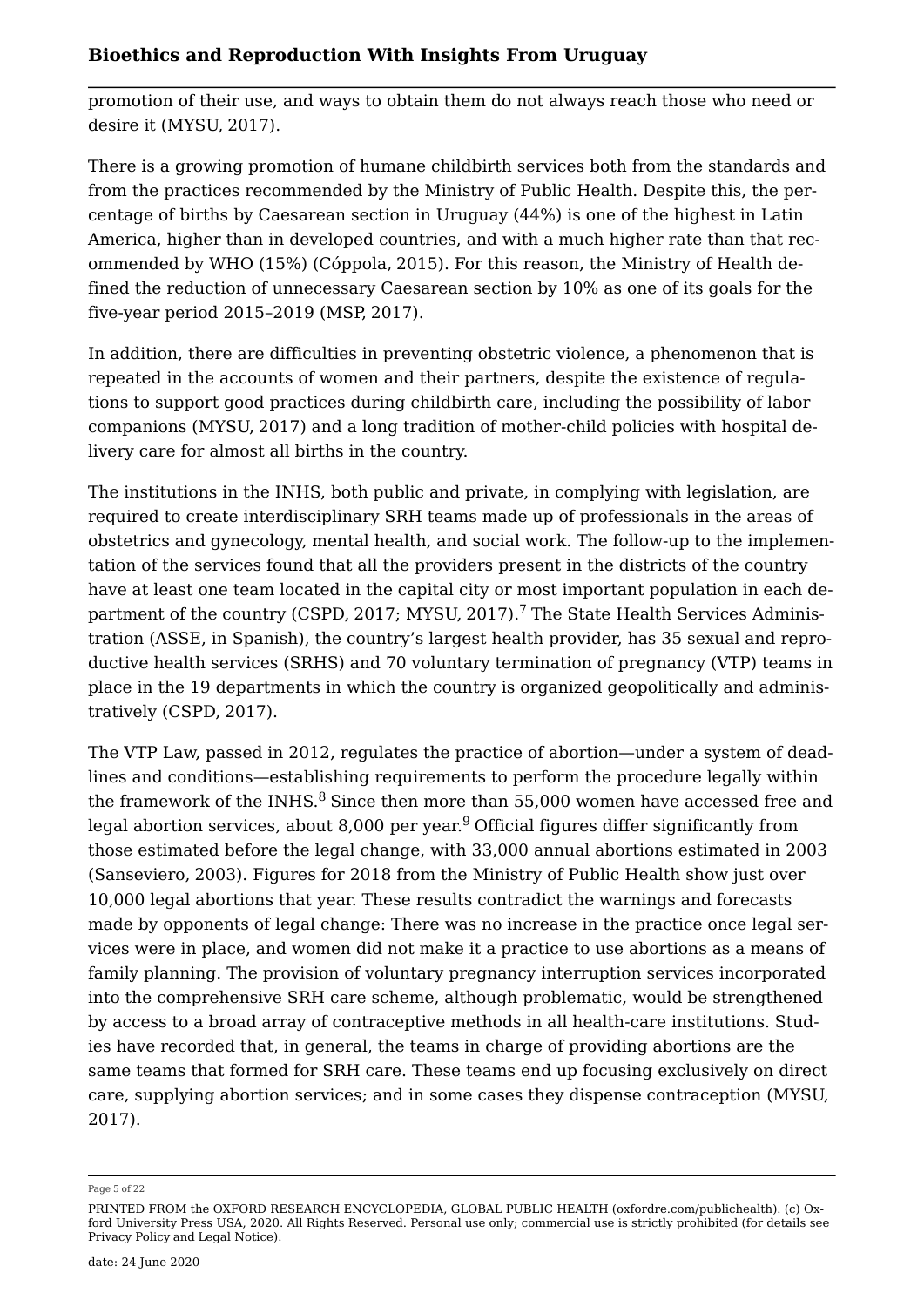While most providers of SRHS have conformed to standards, they usually do not function as referral teams. This results in a lack of clarity among professionals working in this area and contributes to the fragmentation and verticality of SRH efforts in general (MYSU, [2017](#page-18-1)). This lack of a holistic approach to SRHS means that dimensions of people's sexual and reproductive lives such as STI/HIV prevention and care, care in situations of domestic and/or sexual violence, comprehensive adolescent health care (among others), are isolated or not considered by the teams that should be referents for healthcare providers and the other health and social welfare professionals.

The VTP law also provides for the possibility of professionals engaging in conscientious objection for philosophical or religious reasons. It further creates and introduces the concept of "objeción de ideario," which is a type of "institutional conscientious objection" that also has the effect of recognizing "conscience" for institutions, something unheard of in the Uruguayan legal framework prior to the law and has been frequently questioned (Juvenal, [2013](#page-18-4); MYSU, [2017](#page-18-1); IWHC-MYSU, [2018](#page-16-1)). This concept was incorporated in the Chilean legal reform on abortion, in 2017, which also raised concerns about its legitimacy (Cabello-Robertson & Núñez-Nova, [2018\)](#page-17-5).

<span id="page-5-0"></span>Two private health care providers have resorted to "objeción de ideario" in order to ex-empt themselves from providing abortion services.<sup>[10](#page-20-8)</sup> However, they are obliged to provide a solution for women who require an abortion through agreements with other institutions.

<span id="page-5-1"></span>High levels of conscientious objection (more than 60%) has been found in four departments in the country (out of 10 being monitored), as well as cities with 100% of objectors and 52% in ASSE's Primary Care Network in the Metropolitan Area of the country (the city of Montevideo and nearby urban areas) (MYSU, [2017](#page-17-3); CSPD, 2017).<sup>[11](#page-20-9)</sup> These high percentages of professionals unwilling to provide abortion services present one of the primary obstacles to the implementation of legal abortion services affecting women living in small localities or in rural areas with a lack of professional resources required to integrate VTP teams and/or overburdening the members of the teams that provide the service.

The evolution in Uruguay of historical mother-child policies toward a holistic and integrated conception of SRH has confronted the Uruguayan health system as well as professional resource training institutions with challenges that require special attention and the articulation of the tasks of diverse actors. Health as a right, centered on people with emphasis on promotion and prevention—and from a perspective of gender equity and rights —is a frame of reference for health reform that poses new ethical dilemmas for health authorities: the criteria for the functioning of service provider institutions, as well as for training and professional practice entities.

The traditional model of mother-child care based on the "mother-child dyad" has been called into question as a hegemonic view of the role of women in family health care, in

Page 6 of 22

PRINTED FROM the OXFORD RESEARCH ENCYCLOPEDIA, GLOBAL PUBLIC HEALTH (oxfordre.com/publichealth). (c) Oxford University Press USA, 2020. All Rights Reserved. Personal use only; commercial use is strictly prohibited (for details see [Privacy Policy](https://global.oup.com/privacy) and [Legal Notice](https://oxfordre.com/page/legal-notice)).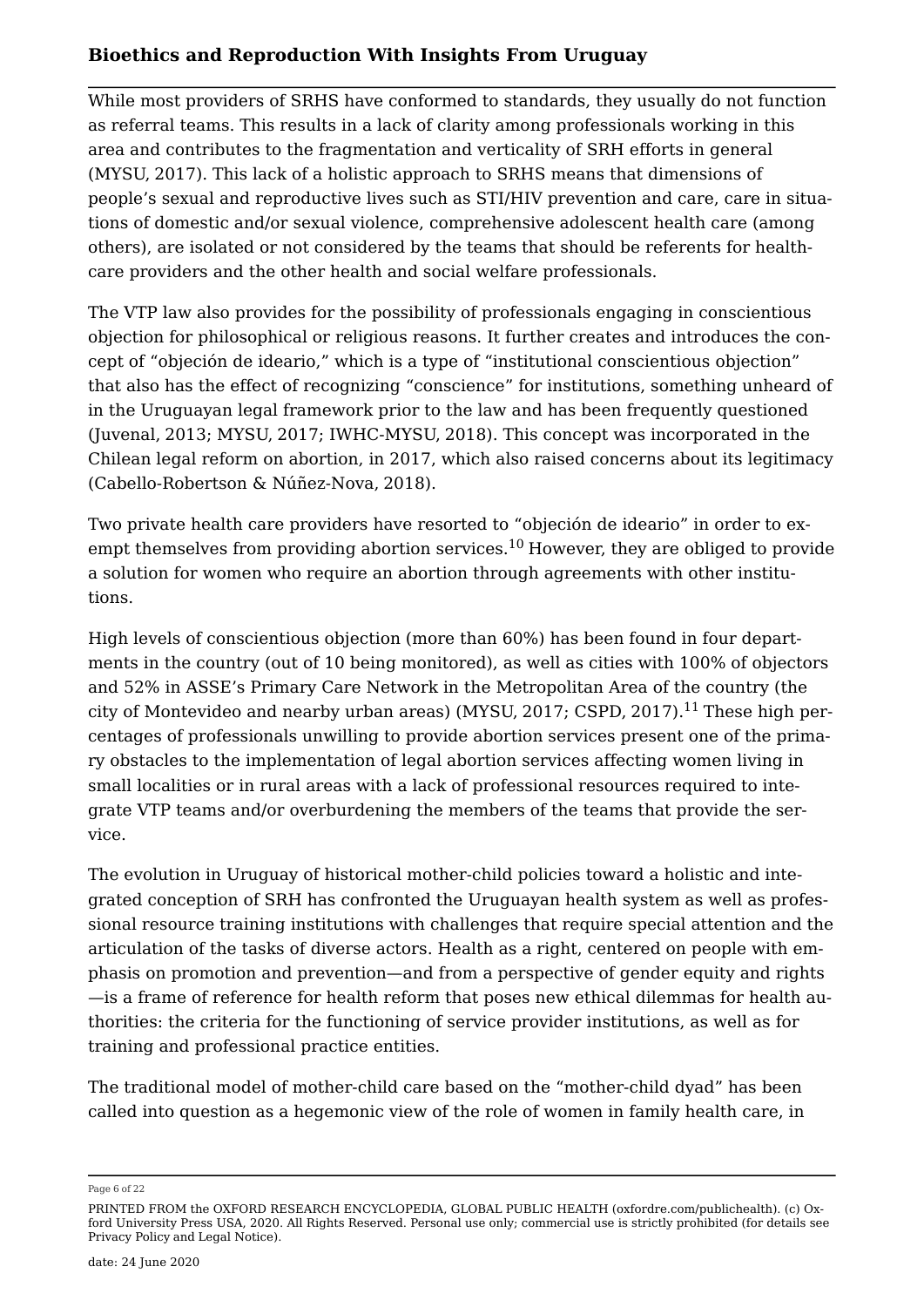the absence of the male-father and his reproductive responsibility (López Gómez, Benia, Contera, & Güida, [2004](#page-18-5)).

The issue of health and disease brings into play political and social issues of the first order, for example, those that have to do with forms of autonomy and social relations of subordination, the social construction of the body, individuation, and citizenship: "In the case of sexual and reproductive health, as in the case of most of those who relate body– health–rights, issues related to autonomy (information, consent, confidentiality, competence, decision-making) are crucial, personal and sometimes very problematic" (Brown, Pecheny, Tamburrino, & Gattoni, [2013](#page-15-0), p. 38). The same happens with chronic diseases and palliative care, as they are deeply personal. The link between human rights—and in particular sexual and reproductive rights—and health is complex, as the health arena becomes a field for the exercise of rights and generates new relationships between health personnel and the population that uses the system. The population with health-care requirements is in the process of reconfiguring from occupying the role of patients (passive subjects) to users of health services, as citizens with rights (Pecheny & Manzelli, [2003](#page-19-3)).

The autonomy of people to make decisions in the field of SRH acquires special significance in the face of biopolitical transformations also in the field of health and disease. Some elements of these transformations are linked to the passage from the traditional clinic to an evidence-based medicine approach, new claims and associative movements of patients (people with HIV, as an example), the judicialization of health linked to the emergence of malpractice trials, and transformations in the role of the state with respect to the formulation of health policies as opposed to the conception of health as a commodity (Paiva, Ayres, Capriati, Amuchástegui, & Pecheny, [2018\)](#page-18-6).

The control over sexuality and reproduction has been particularly challenged by the normative changes generated but also by the new conceptions of health called for by the demands of women's health movements from a feminist and human rights perspective.

The freedom and autonomy to decide on reproductive matters demands the recognition of a female sexuality freed from motherhood as an inevitable destiny. Abortion as a health requirement incorporated into SRH care challenges the belief systems of professionals, as socialized subjects in a culture that condemned their practice, and the stigmas associated with it that need to be overcome. The role and conduct of men in the exercise of responsible sexuality demands the promotion of protected practices and mutual care, incorporating men as the target of health actions in a field that has historically only been directed at women since the conception of maternal health.

The autonomy of patients is framed in a context of general structural and other conditions of the health and disease field and depends on the "agency" of the patient-subject, which can be analyzed in terms of available resources and discursive and practical knowledge (in a broad sense: information, beliefs, values).

Page 7 of 22

PRINTED FROM the OXFORD RESEARCH ENCYCLOPEDIA, GLOBAL PUBLIC HEALTH (oxfordre.com/publichealth). (c) Oxford University Press USA, 2020. All Rights Reserved. Personal use only; commercial use is strictly prohibited (for details see [Privacy Policy](https://global.oup.com/privacy) and [Legal Notice](https://oxfordre.com/page/legal-notice)).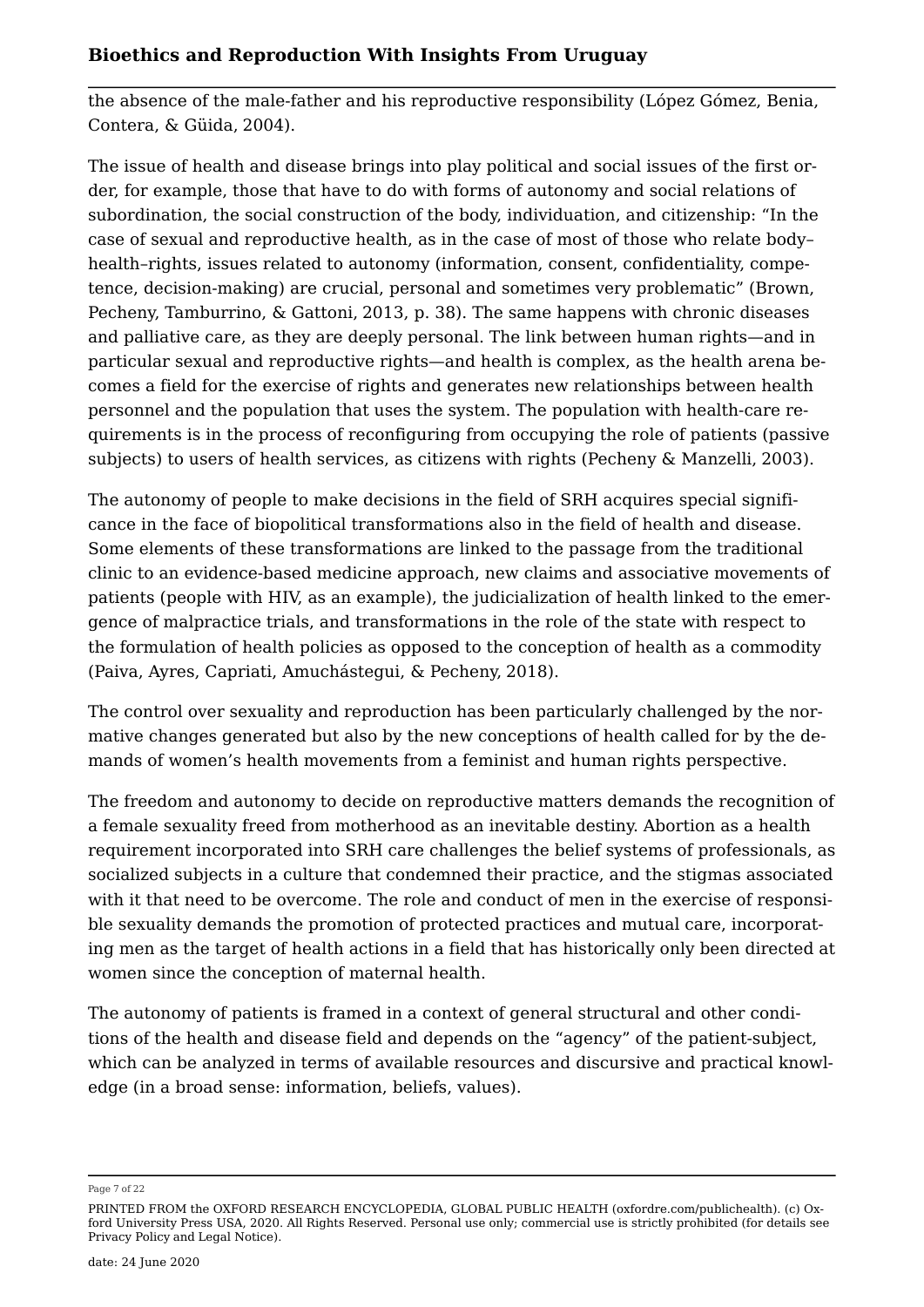## **Ethical Dilemmas in the Implementation of Services**

Never before in the history of humanity have so many rights been recognized for all people. This is a formidable expansion of human rights, which have been in force and enforced for a few decades. Nation-states are responsible for the fulfilment of rights to which they were obligated, and per the subsidiarity principle, regional systems have been built to protect them. In Latin America and the Caribbean, according to the regional system of human rights protection, each person has the right to sue the state in which they live if their human rights were actively violated or if these rights were not guaranteed in the face of abuse by third parties (CLADEM, [2002](#page-17-6)).

For sexual and reproductive rights, it is a historic moment because they have achieved a potentially powerful but still fragile public status. The stereotypes involved in claims for these rights challenge not only gender stereotypes but also the ways in which other differences and structures of subordination are sexualized (Miller & Roseman, [2011](#page-18-7); CLA-DEM, [2002](#page-17-6)).

On a global scale, the importance of recognizing the strength of the intersections of race, gender, class, and sexual identity in public debates about sexual and reproductive rights has been accepted. Any human rights framework must address the weight of the confluence of multiple forms of discrimination and the provision of sexual and reproductive health services in its multiplicity of components, is not without such a challenge. The power of the relation between sexual and reproductive rights combines the advantages of a positive demand for conditions for enjoying sexual and reproductive health with a commitment to question where power and prejudice lie. It places the ethical dilemmas that shape new obligations under international and national normative frameworks at the heart of the patriarchal power structures that dominate the lives of women and people of sexual diversity. This is particularly challenging at a time that has seen the rise of ultraconservative forces in opposition to this rights agenda (Douglas, [2018](#page-17-7); Franklin & Ginsburg, [2019;](#page-17-8) Stefanoni, [2018](#page-19-4); Semán, [2019](#page-19-5)) in everything related to the demands and requirements for the full exercise of sexual and reproductive rights, without discrimination.

In the sphere of ethnographies—especially those related to the subject of gender relations, and because of the power of un-naturalistic criticism they contain, organized social movements have taken up an opposition to any form of moral absolutism (Dinis, [2001](#page-15-1)). This new form of humanism proposes the defense of individual rights as the guarantee of cultural and moral protection to certain more vulnerable groups. With more force than all the naturalist discourses that preceded it, the culture of human rights has spread throughout the world; even into the 21st century it is an obligatory reference for almost all the nation-states and superior entities that regulate them. Feminist-inspired theories are those that most disturb the tranquillity of bioethics, which has traditionally distanced itself from gender studies and feminist ethical studies (Dinis, [2001\)](#page-15-1).

Page 8 of 22

PRINTED FROM the OXFORD RESEARCH ENCYCLOPEDIA, GLOBAL PUBLIC HEALTH (oxfordre.com/publichealth). (c) Oxford University Press USA, 2020. All Rights Reserved. Personal use only; commercial use is strictly prohibited (for details see [Privacy Policy](https://global.oup.com/privacy) and [Legal Notice](https://oxfordre.com/page/legal-notice)).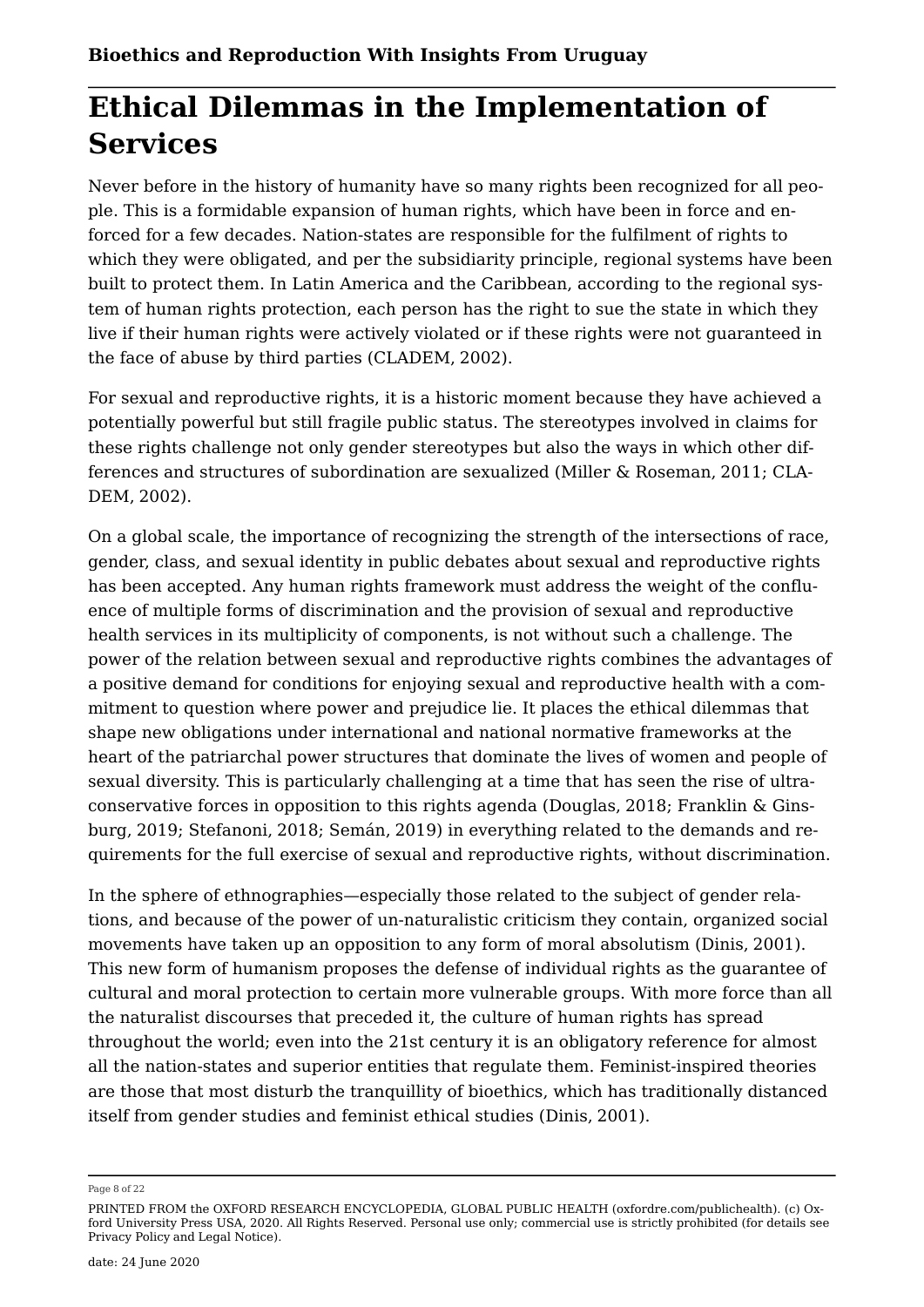In Uruguay, the high level of institutionalization of childbirth and the history of maternal health care have allowed for a sustained decrease in maternal and infant mortality in the country; but this situation has also led to difficulties with implementing a comprehensive model of sexual and reproductive health: one in which one's right to choose confronts the rules of medical and institutional functioning (Abracinskas & López Gómez, [2004](#page-16-2)). The predominance of the mother-child approach in the design of public policies placed women in their role as mothers, resulting in the development of programs focused on pregnancy and childbirth care and on the mother-child dyad. This generated epidemiological indicators in maternal and perinatal health of good performance but also made invisible other aspects linked to the integrated health of women and to the responsibility and participation of men in reproductive decisions by ignoring their involvement. For a long time, health services did not incorporate abortion situations into their models of care, although women with post-abortion complications were assisted. The reactions of services and staff varied considerably insofar as there were no health regulations or legal framework to guide professional practice. Thus, silence and concealment characterized the practice of abortion and continue to pose professional and ethical dilemmas in the face of the obligatory nature of the establishment of legal services: "The decriminalization of voluntary abortion as a matter of human rights, public health, social justice and democratic coexistence confront other conceptions with different ideological and religious grounds that point more to ontological aspects and particularistic belief systems" (UDELAR, [2011](#page-19-6), p. 17).

People's bodies (in particular women's bodies) are no longer merely organic but also substantially symbolic, as well as politically, economically, and ambiguously bodies *"*with rights and surrounded by rights." Bodies are protected by rights but trapped by political regulations. They become the arena of combat and negotiation between the "subject of rights (person) and the 'living protected'" (Mujica, [2009,](#page-18-8) p. 108).

#### Following this logic, a

doctor or any other health professional reproduces himself culturally as a subject of his profession, in which he reiterates a given "habitus" in his technical way of acting (a certain logical practice of proceeding) that causes tension and with it produces conflicts by his innovation of that same professional culture… . Health professionals seem to move with practical ease and discursive security between the dimensions of the cases they attend, which they themselves would conceive as extra-technical spheres and the treatment and assistance techniques used.

#### (Schraiber, [2010](#page-19-7), p. 17)

From the discursive security that characterizes the medical power in society, professionals can endow with meaning and support—borne from the value and authority assigned to science and technical prowess—ideological, political, religious, and even economic and social assessments of women and the health problems that their demands for services entail. These appraisals operate as "moral judgments," intertwined with the clinical judg

Page 9 of 22

PRINTED FROM the OXFORD RESEARCH ENCYCLOPEDIA, GLOBAL PUBLIC HEALTH (oxfordre.com/publichealth). (c) Oxford University Press USA, 2020. All Rights Reserved. Personal use only; commercial use is strictly prohibited (for details see [Privacy Policy](https://global.oup.com/privacy) and [Legal Notice](https://oxfordre.com/page/legal-notice)).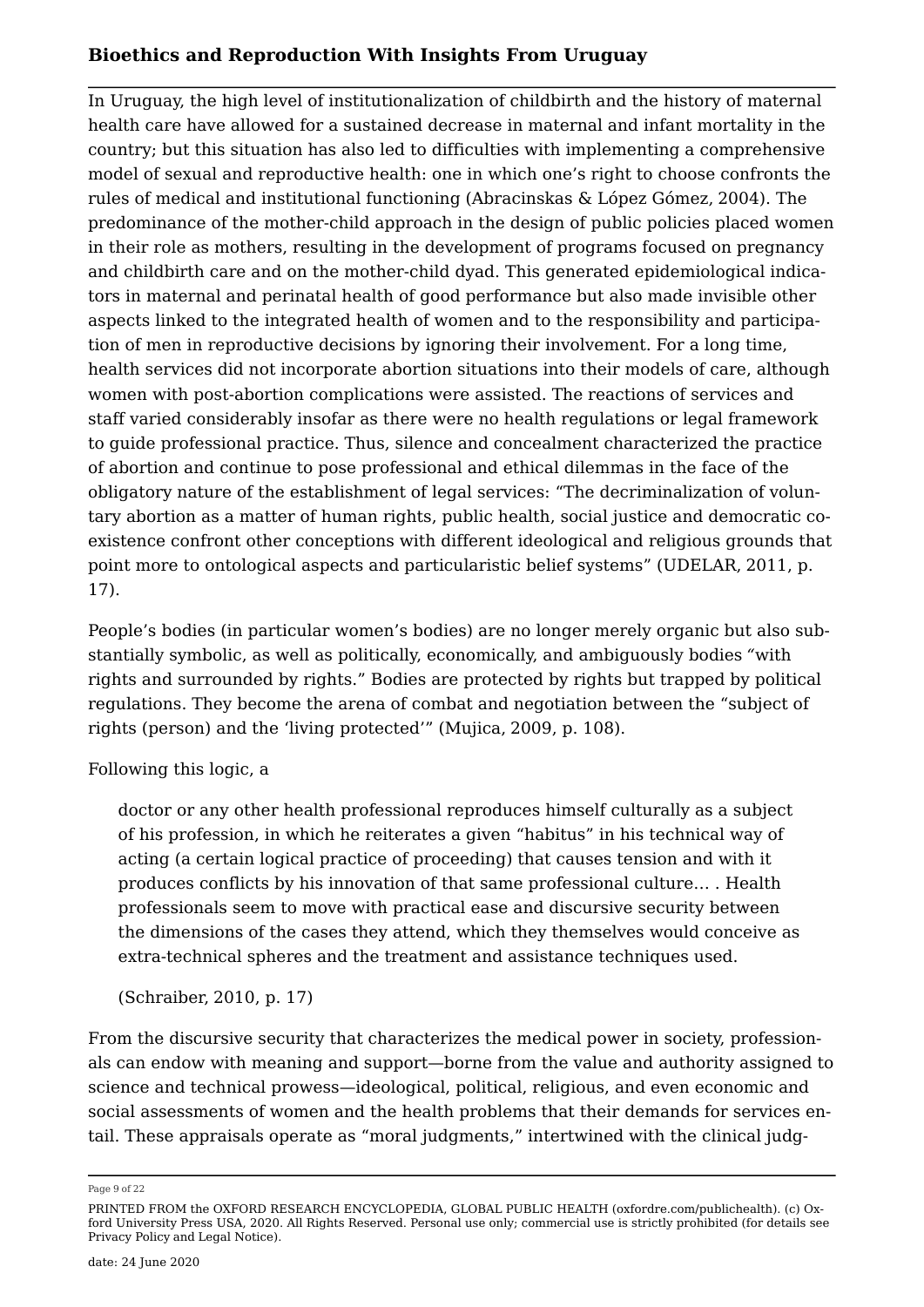ment itself in the health-care decisions that each professional will make (Schraiber, [2010](#page-19-7)).

Intervention based on values in the field of sexuality and reproduction is one of the most frequent barriers to the installation of SRH and legal abortion services in Uruguay, revealing technical interventions shaped by the value system of the professional actors, imbuing the health response with a discretion that violates the rights and autonomy of the woman or consulting person, even though the latter are protected by law:

The net of protection that has been woven over the living body, and its radicality turned into supervised defense, often generates a fence that limits or suspends the person in his modern fullness. The autonomous citizen who is responsible and decides about herself/himself, who conquers rights to work with dignity, to be respected without discrimination of her/his sex, race or nationality; that modern citizen who can decide for whom to vote in a democratic election and has the capacity to order her/his own economy; that same citizen is often questioned in the possibility of deciding about her/his own body and her/his own rights.

(Mujica, [2009](#page-18-8), p. 176)

Medical power in the face of women's rights is one of the ethical dilemmas that challenges the work of health professionals, in their different disciplines and areas of action, because the evidence indicates that their actions reinforce traditional social and cultural inequalities and thus reproduce the gender stereotypes formulated throughout history. The resistance of professionals becomes a "technological excuse" (Kiss & Schraiber, [2011](#page-16-3)) because denial is rooted in the discussion of technical incompetence to deal with the demands and needs of women and sexual and gender dissidence. They act on the basis of their own ideas: Some of them criticize the gender culture and dominant ideology in their social and professional contexts; others, to the contrary, reinforce social and gender inequalities. Addressing women's specific reproductive needs in this new context of rights-based health policies continues to show that professional interventions are influenced mainly by conservative views of gender roles and relationships when the normative framework aims to respect emancipatory perspectives and decisions based on autonomy and informed consent.

Overcoming paternalistic professional interventions that underestimate the ethical capacity of women to make responsible decisions is one of the most important challenges for Uruguayan health policy: This is because the power acquired by physicians as agents of the modern state (Freidson, [1970](#page-17-9)), and as legitimate representatives of science and as bearers/guardians of the cultural authority of its social use (Starr, [1982\)](#page-19-8), is enormous. The dominance of medical power has historically been constructed between technical-scientific knowledge and political and cultural-moral power of the use of that knowledge (Schraiber, [2010\)](#page-19-7) with almost no external regulation of the corporate organization of physicians.

Page 10 of 22

PRINTED FROM the OXFORD RESEARCH ENCYCLOPEDIA, GLOBAL PUBLIC HEALTH (oxfordre.com/publichealth). (c) Oxford University Press USA, 2020. All Rights Reserved. Personal use only; commercial use is strictly prohibited (for details see [Privacy Policy](https://global.oup.com/privacy) and [Legal Notice](https://oxfordre.com/page/legal-notice)).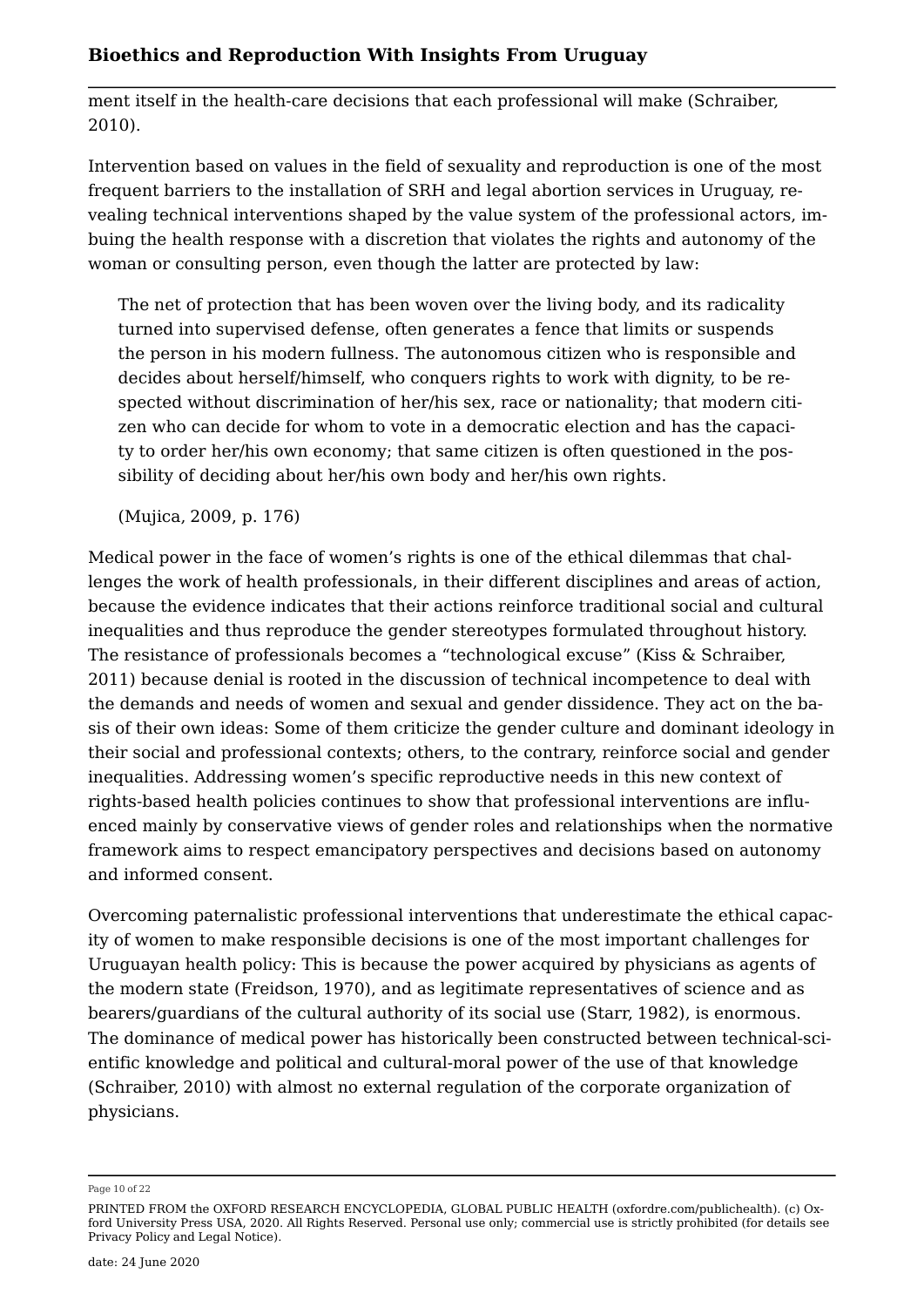The "perspective" of technical personnel of female users condenses gender valuations (Scott, [1996](#page-19-9)) but also social class valuations. In monitoring the performance of services, there are substantial differences in the professional performance regarding women users of public services in relation to other women users of mutual and/or private health services whom the same technicians assist in their other workplace settings (López Gómez, Benia, Contera, & Güida, [2004](#page-18-5)). Poor women are often associated with irresponsibility in the exercise of maternity and in health care (i.e., neglect), which means that their decisions are more likely to be disrespected. This situation is aggravated in the case of adolescent women or women with different sexual orientations and gender identities.

How and why can ideological, religious, and moral associations be possible in technical and scientific acts? Or how is it possible to reconcile such perspectives for the same professional task?

On the one hand, changes processed in terms of health policies require a profound professional transformation so that the perspective of women who are both users of services and patients can lead to caring relationships in which power is more symmetrical and the patients or users are recognized as both subjects and citizens (Schraiber, [2010](#page-19-7)).

On the other hand, moral codes based on "God's dictates" should no longer guide modern behavior, since human beings understand moral authority according to temporal and cultural experience. The gradual but sustained secularization of the country has allowed individuals to assume that power does not come from God but rather from citizens themselves (Lamas, [2001](#page-18-9)); and although this belief is particularly strong in Uruguayan social life, in medical practice linked to SRH this belief is unsurprisingly not that strong. The high percentage of professionals who refuse to provide legal abortion services because of their personal beliefs is an example of such contradictions.

## **Unconscionable**

<span id="page-10-0"></span>"Conscientious objection" initially emerged primarily in Europe and North America in re-sponse to conscripted military service.<sup>[12](#page-20-10)</sup> In the context of health care, providers invoke "conscientious objection" as a way to refuse to provide a service when they disagree with its provision, claiming it is against their religious, ethical, or other beliefs. Usually associated with SRH services, conscience claims are also used by health-care providers and pharmacists to refuse several services, such as abortion care, emergency contraception (and other forms of contraception), health services for transgender people, and sterilization and infertility treatments: "In addition, many institutions invoke "conscientious objection," when department heads, hospital managers, or political decision-makers invoke their personal beliefs on behalf of those who work at that institution" (IWHC-MYSU, [2018,](#page-16-1) p. 8).

While no international human rights standard recognizes a right to "conscientious objection" in the context of health care (IWHC-MYSU, [2018](#page-16-1)), the high percentage of professionals who refuse to provide legal abortion care on the basis of personal beliefs becomes

Page 11 of 22

PRINTED FROM the OXFORD RESEARCH ENCYCLOPEDIA, GLOBAL PUBLIC HEALTH (oxfordre.com/publichealth). (c) Oxford University Press USA, 2020. All Rights Reserved. Personal use only; commercial use is strictly prohibited (for details see [Privacy Policy](https://global.oup.com/privacy) and [Legal Notice](https://oxfordre.com/page/legal-notice)).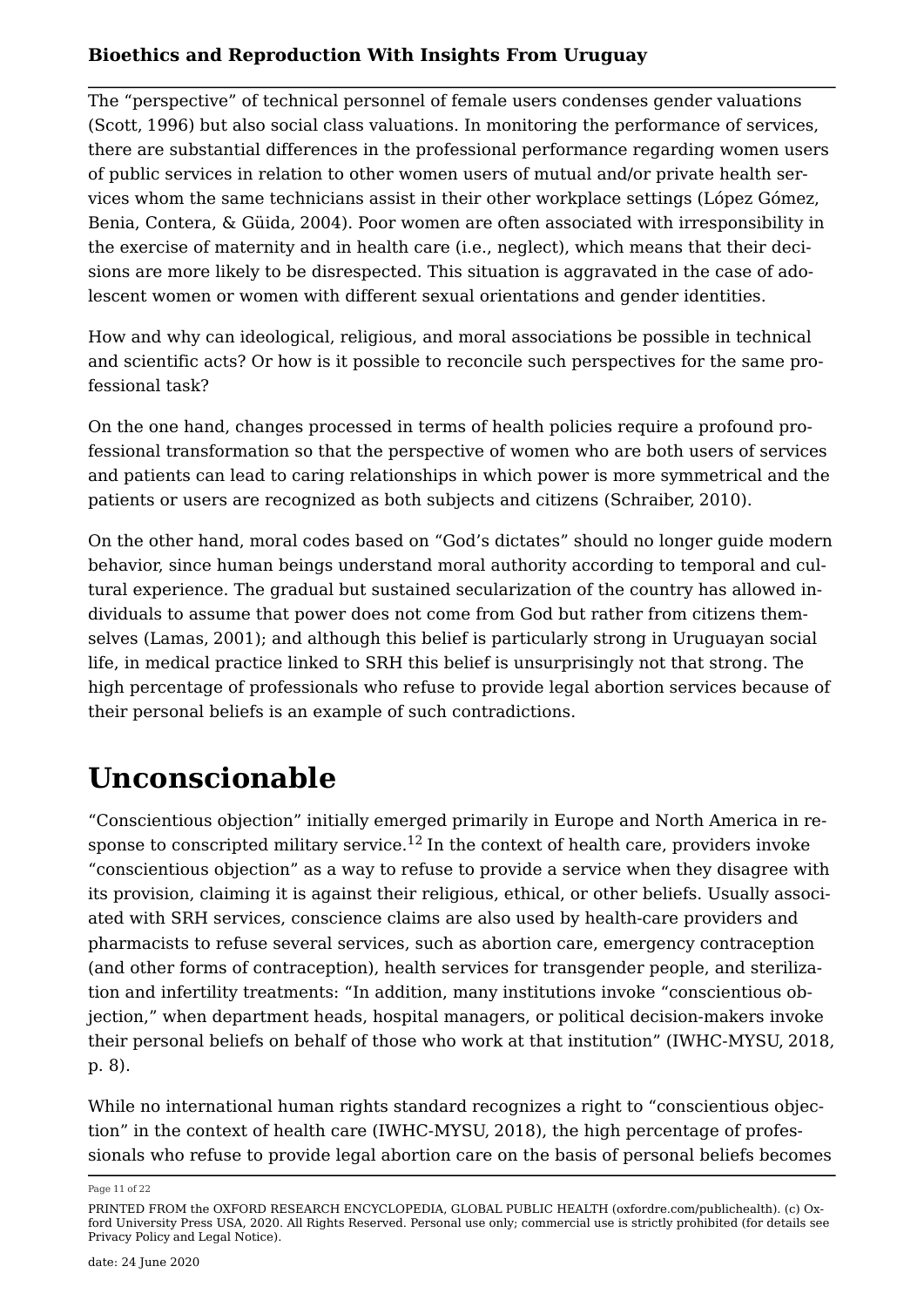one of the main obstacles to functional services. In addition, the religious anti-choice groups have appropriated the term "conscientious objection."[13](#page-20-11) And they extended it to the realm of health care, which helps perpetuate the stigma around the practice even in countries such as Uruguay with a long secular tradition and where norms have changed to enable legal abortion services and other SRH services:

<span id="page-11-0"></span>The stigma attached to abortion provision operates as a disincentive to providers in two ways. It manifests as a disincentive materially because providers perceive that stigma causes patients and other health care providers to shun them, which may hinder them from providing other more lucrative and 'acceptable' services. It also manifests itself socially, because of discrimination, isolation, and lack of respect from their colleagues and communities more broadly. In other words, providers experience incentives to refuse to treat, claiming 'conscientious objection,' in order to maintain their reputations, align themselves with the status quo, and to avoid the stigma and inconvenience of providing abortion services. At the same time, providing abortion exclusively in the private sector offers some doctors an opportunity to earn an income outside the public sector.

(IWHC-MYSU, [2018](#page-16-1), p. 30)

There is, therefore, cost-benefit logic that could motivate professionals to make "claims of conscience" to refuse to provide a service, benefiting them both materially and socially. If we consider that health providers act as state-sanctioned monopolies when offering a service (or not), this augments the power imbalance between professionals and users. The decisions providers make benefit them in multiple ways, while their patients incur the significant risks to health and well-being and of having to search for a willing provider (IWHC-MYSU, [2018\)](#page-16-1).

Professionals who refuse to provide legal abortion or other discriminatory services in Uruguay may not always meet the ethical criteria defined for such a practice. Its exercise must be nonviolent (passive) and must not be linked to any political action or struggle, since its purpose is not to modify a law it considers unjust but to protect the values and the rectitude of this person's conscience (Juvenal, [2013](#page-18-4)). However, the number of "objector" professionals found in different localities of the country (MYSU, [2017](#page-18-1)), as well as legal resources promoted by associated obstetrician-gynaecologists to repeal articles of the VTP regulation would be closer to civil disobedience than to an exception protected by freedom of belief. $14$ 

<span id="page-11-1"></span>The authorization to be exempted, in certain cases and under certain conditions, of a legally imposed duty, makes the "conscientious objection" a non-action, as it does not make the duty any less of a legal duty. For this reason, there must be mechanisms that effectively ensure the ethical character of the exception demanded by the professional, given that health institutions and national regulating authorities must guarantee that this exceptional behavior is not abused (Juvenal, [2013](#page-18-4); MYSU, [2017\)](#page-18-1).

Page 12 of 22

PRINTED FROM the OXFORD RESEARCH ENCYCLOPEDIA, GLOBAL PUBLIC HEALTH (oxfordre.com/publichealth). (c) Oxford University Press USA, 2020. All Rights Reserved. Personal use only; commercial use is strictly prohibited (for details see [Privacy Policy](https://global.oup.com/privacy) and [Legal Notice](https://oxfordre.com/page/legal-notice)).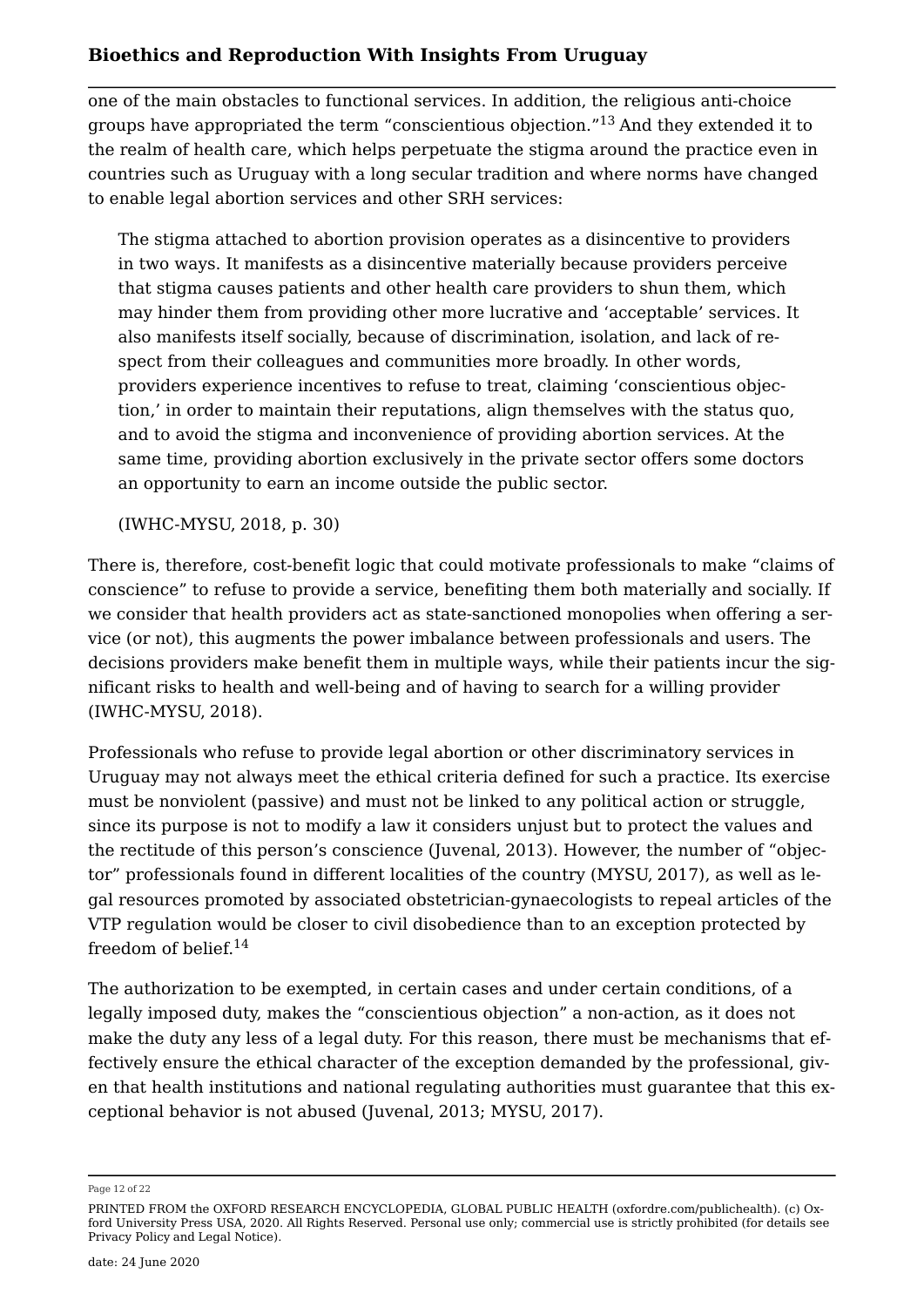The right to object always refers to a law that must be complied with, so its exercise must be personal and should be reprimanded when it is misused or does not comply with the law, and there must be valid reasons to justify the exceptionality (religious, ethical, moral, or axiological reasons) (Juvenal, [2013;](#page-18-4) Cabello-Robertson & Núñez-Nova, [2018](#page-17-5)). Their exercise, therefore, should be adequately regulated and/or subject to limitations, since there is a difficult-to-resolve conflict between the right to freedom of belief of the health professional and the legitimate health requirements and needs of individuals (IWHC-MYSU, [2018](#page-16-1)).

Acknowledging the right to object, the most important issue (which has become an ethical challenge to be resolved in Uruguay) is to define its precise scope and content. This implies setting limits to the right of "conscientious objection," constrained by the rights and interests of others, since objectors are not entitled to violate the rights of others nor can they force third parties to share their personal beliefs (Juvenal, [2013;](#page-18-4) IWHC-MYSU, [2018](#page-16-1)).

### **Other Dilemmas**

Sexual and reproductive health care is, in general and except for complications and/or negative consequences, for healthy people whose main reason for consultation is not an illness. Women go to the gynaecologist for check-ups or for a specific matter that, in general, does not require prolonged treatment. Having social, material, symbolic, and affective resources with a high level of education and quality welfare coverage are all conditions that, a priori, would operate as facilitators of the exercise of autonomy (Pecheny et al., [2005](#page-16-4)) over decisions in health in general, and sexual and reproductive health in particular.

The patient model, with its subjective and structural underpinnings, should ideally lead to autonomous practices but is nevertheless restricted and hindered when actually exercised. The demand for an integral professional attention, with a sexual and reproductive citizenship perspective, considering people as subjects of rights, has become clear. It is also a valid claim from the social movement that promoted and advocated for the legal change. New professional health-care standards must ensure a more humane, respectful, and horizontal health-care model, one that values the well-being of the diverse array of people using it. The rejection of medicalization and medication is becoming increasingly prevalent, and members of the medical community are being criticized for losing touch with everyday people, their environment and circumstances, as well as the conception of health as a right and not as a commodity. This change would be in accordance with the new necessities of those who are young, poorly educated, come from a harsh environment, or do not fit traditional gender stereotypes.

Another ethical, political, and legal challenge generated by this new context is the revision and improvement of approved normative frameworks. Although Uruguay is regionally exemplary in the advancement of health care, this does not mean that the quality of the promulgated norms is optimal, and the country's efforts will need improvement in the fu

Page 13 of 22

PRINTED FROM the OXFORD RESEARCH ENCYCLOPEDIA, GLOBAL PUBLIC HEALTH (oxfordre.com/publichealth). (c) Oxford University Press USA, 2020. All Rights Reserved. Personal use only; commercial use is strictly prohibited (for details see [Privacy Policy](https://global.oup.com/privacy) and [Legal Notice](https://oxfordre.com/page/legal-notice)).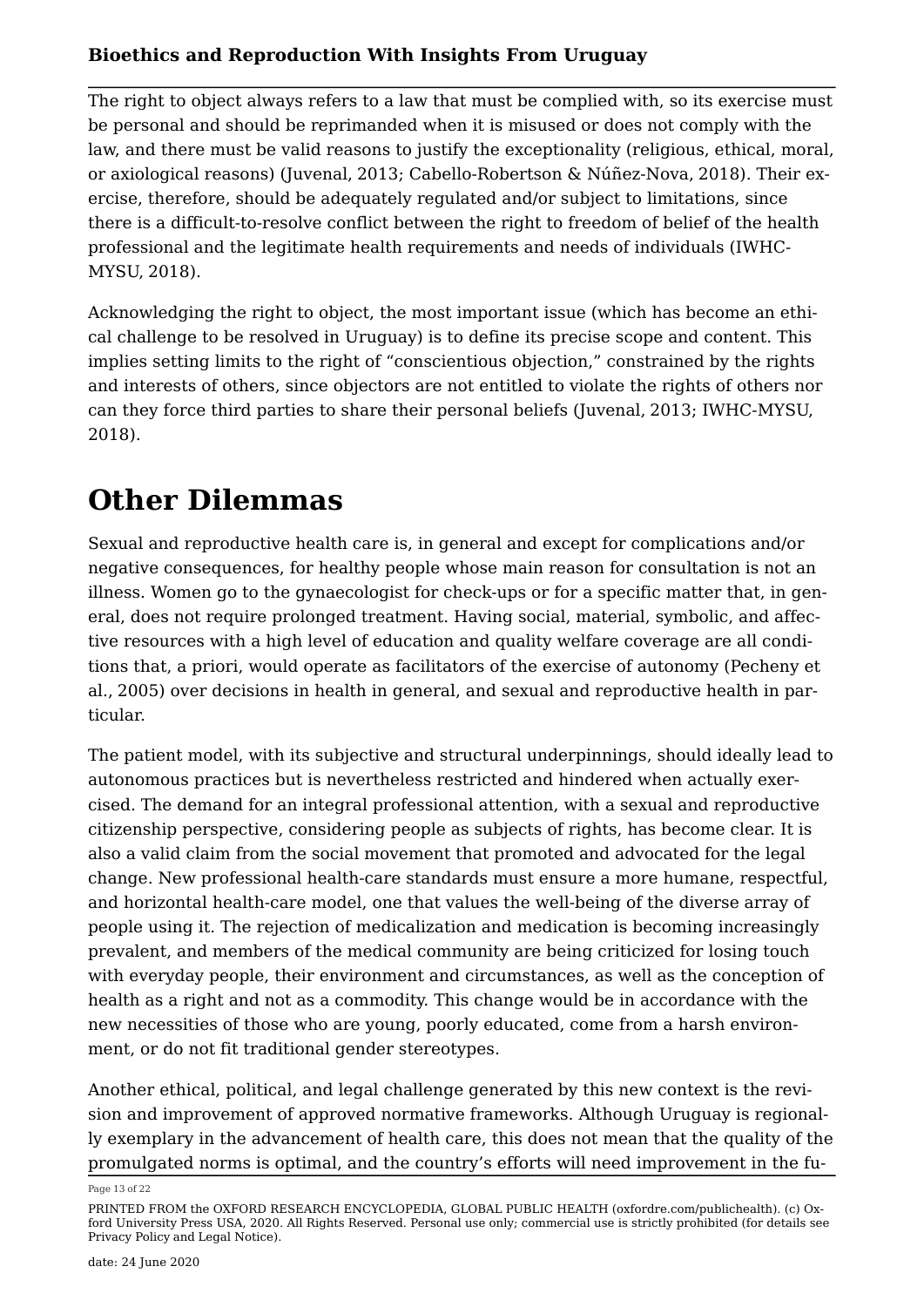ture. The problems include the lack of universal coverage and quality of sexual and reproductive health services; the resolution of resistance to the requirements of trans-adolescent populations; the subrogation of wombs in assisted reproduction techniques restricted to direct family members; and the restriction of access to legal abortion services for foreign women with less than one year of residence in the country. Until these challenges are overcome, Uruguay will not be able to live up to its commitments to international human rights conventions.

# **Final Thoughts**

The ethical dilemmas raised by the implementation of new health-care practices, particularly in the field of sexuality and reproduction, must be the subject of permanent reflection as solutions are needed in the face of new regulatory frameworks that recognize and guarantee conditions for the full exercise of sexual and reproductive rights.

Not only is SRH an important aspect of health, but it is also an important issue of human development and human rights for every person, with a particular impact on women as they have historically been considered subject to the control and supervision of "men of the family" as well as exposed to the decisions of political and religious leaders and the will of health professionals.

Despite the great expansion, development, and improvement in health-care services, these health systems have not been able to meet the demands in the field of sexuality and reproduction, either because the availability of services is insufficient, because they are inefficient, or because there is a lack of correspondence with the expectations and perspectives of comprehensive care. Gender equity problems need to be dealt with, and there needs to be more sensitivity to ethnic diversity and attention to sexual orientation and gender identity. On many occasions, people's rights are violated, and their autonomy is taken away. Uruguay is no exception and must therefore face these challenges: "A truly preventive action would have to be oriented to identify those conditions and those conflicts associated to the deficient opportunity and quality of attention that precede the violation of rights itself, but also constitute a step in that direction" (Castro, [2010,](#page-17-10) p. 61). The perception and appreciation frameworks that health-care providers bring into play in every encounter with clients and with the different social actors in the institutional network of services or medical field (first and second level doctors; general practitioners and specialists; paramedics and nurses, social workers, etc.) should be developed under different patterns of interaction emphasizing respectful treatment and humane care.

Communication strategies about services and rights of the user population should be institutionally assessed and secured and not be left to the discretion of the professional team. In addition, health authorities should control the quality of information and care provided by service providers, ensuring that they comply with regulations and clinical guidelines that have been promulgated—and that should align with international standards and the normative framework of enshrined rights.

Page 14 of 22

PRINTED FROM the OXFORD RESEARCH ENCYCLOPEDIA, GLOBAL PUBLIC HEALTH (oxfordre.com/publichealth). (c) Oxford University Press USA, 2020. All Rights Reserved. Personal use only; commercial use is strictly prohibited (for details see [Privacy Policy](https://global.oup.com/privacy) and [Legal Notice](https://oxfordre.com/page/legal-notice)).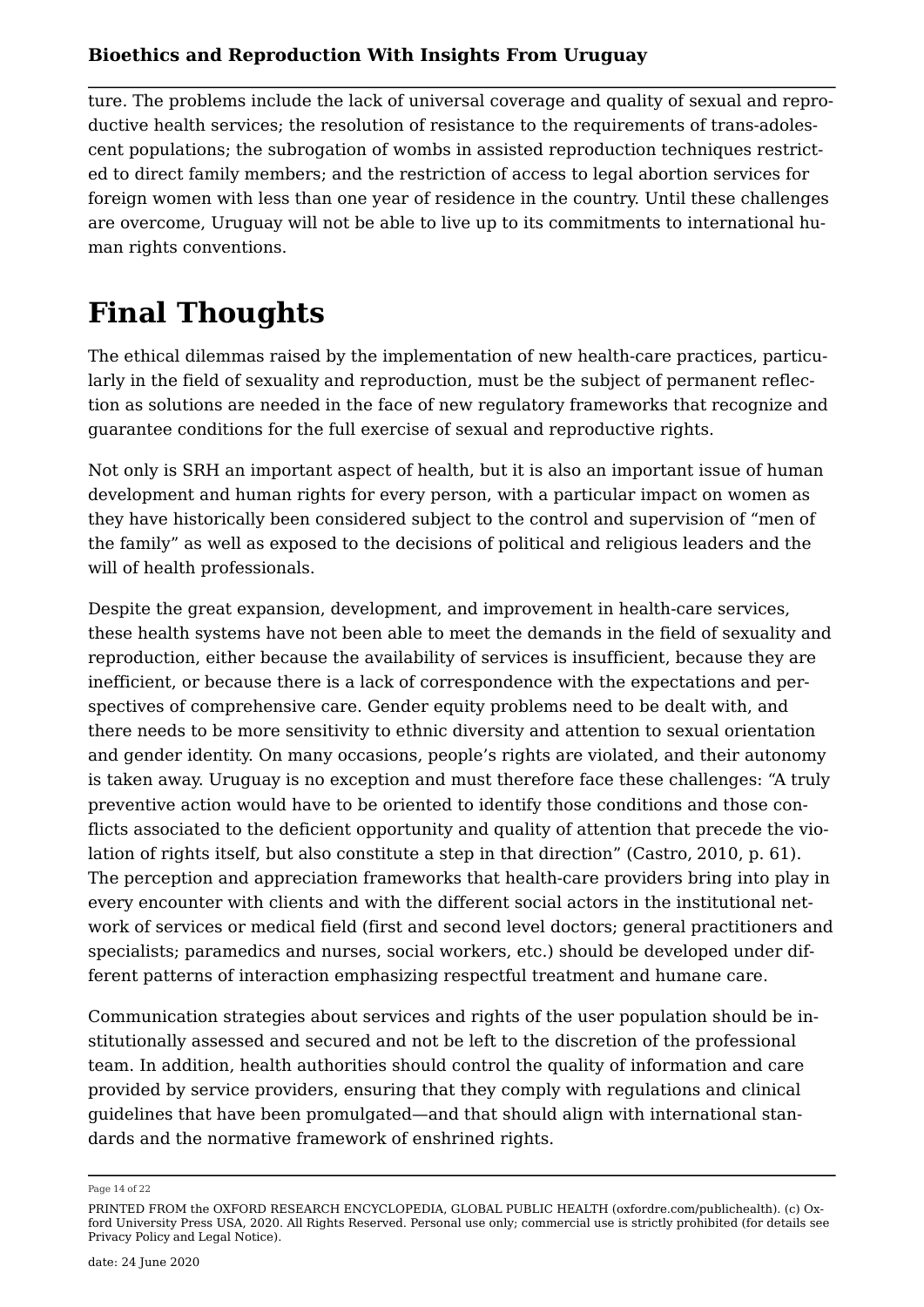The approaches and practices that violate the rights of the user population are installed in the daily life of services and may go almost unnoticed due to their routine nature. Therefore, it would be important to strengthen the mechanisms for reviewing these logical processes in order to adapt and transform practices, given that they play a central role in overcoming this social phenomenon that has been identified as the violation of reproductive rights in the health services space (Castro, [2010](#page-17-10)).

Legislative changes are essential to recognize, respect, and guarantee rights in the field of sexuality, reproduction, and the peaceful coexistence of the diversity of genders, decisions, and forms of expression. But the best legal frameworks can only be effectively implemented if they are accompanied by the cultural changes that make them possible as well as the transformation into practices and behaviors that overcome those that have proven to be harmful:

Bioethics has been perfecting approaches that allow it to approximate, in a responsible and thoughtful way, the valuation of facts applying the deliberative method that makes possible the rational argumentation based on scientific evidence and in a framework of fundamental rights and shared moral minimums.

(Mujica, [2009](#page-18-8), p. 61)

Although the field of SRHR is marked by ideological disputes that influence the political and social contexts in which reproductive and sexual decisions are made, there is a fruitful theoretical and scientific process that enables responsible and well-reasoned deliberation to ethically guide professional intervention, the organization of services, and the actions of political decision makers. However, the violation of rights persists—

in particular reproductive and sexual rights—because the personal beliefs and religious worldviews of those who must provide and guarantee services carry greater significance (Schraiber, [2010](#page-19-7)). Moral interventions that substitute or are confused with technical-professional interventions would be among the social determinants that have the greatest impact on the quality of SRH care provided in Uruguay, along with the lack of adequate and sufficient human and material resources and supplies.

Evidence indicates that it will be difficult to ensure universal coverage and quality care in legal abortion, contraception, LGBTIQ+ population requirements, and adolescent services if the autonomy of individuals, confidentiality of services, and the attitude of health personnel are not in sync with the commitment of institutions and the responsibility of the state powers to ensure them.

Policies that promote gender and ethnic-racial equity—which incorporates gender diversity, non-heteronormativity, and respect for rights—are mandated by the new Uruguayan legislation and have to be implemented by the public and private institutions of the social protection system. However, in the curricular training of many of the professions affected, in some specializations many of these dimensions are not addressed (or only tangentially). The gap between the provisions stipulated by law and the restrictive, condemnato

Page 15 of 22

PRINTED FROM the OXFORD RESEARCH ENCYCLOPEDIA, GLOBAL PUBLIC HEALTH (oxfordre.com/publichealth). (c) Oxford University Press USA, 2020. All Rights Reserved. Personal use only; commercial use is strictly prohibited (for details see [Privacy Policy](https://global.oup.com/privacy) and [Legal Notice](https://oxfordre.com/page/legal-notice)).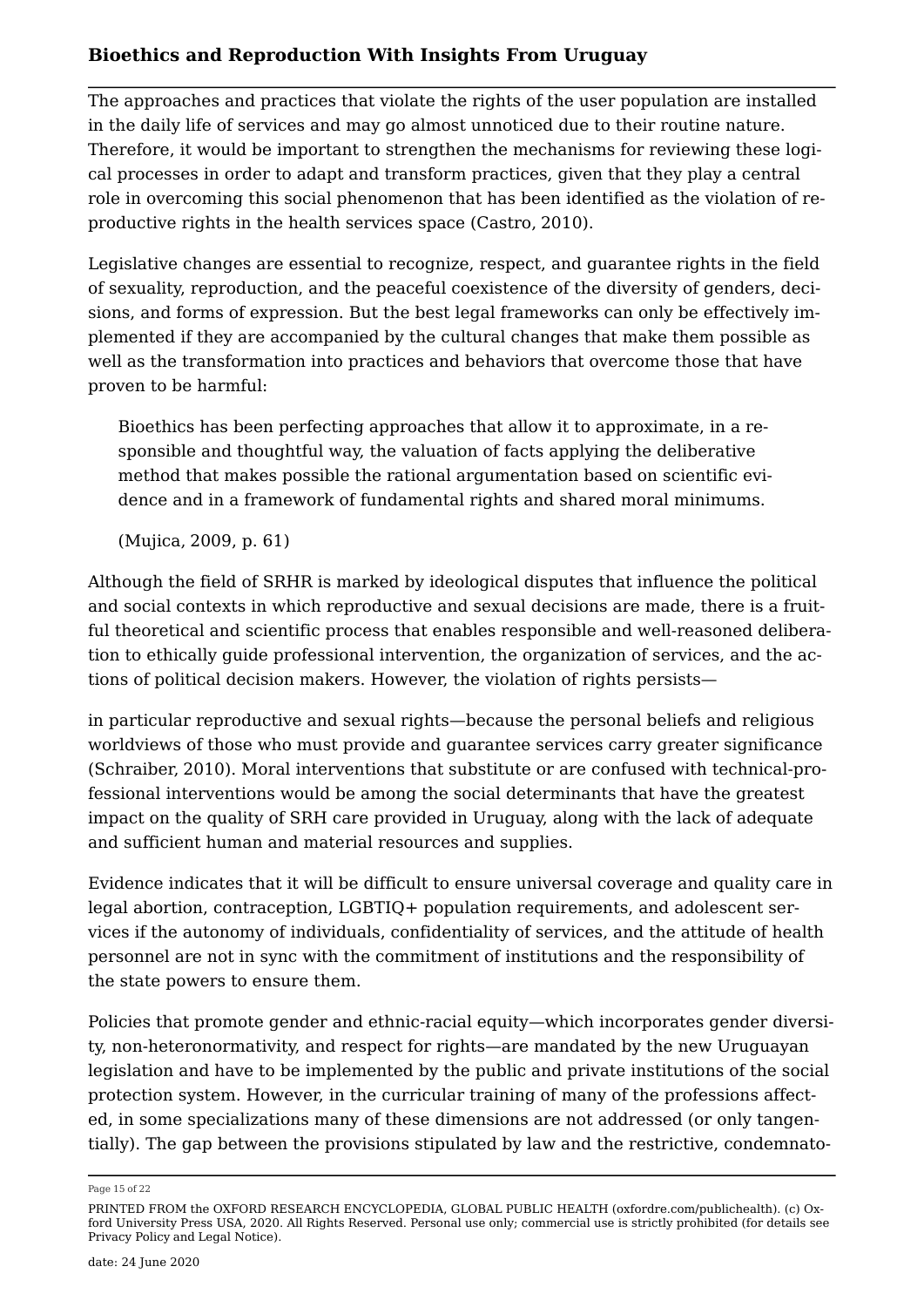ry, or limited frameworks for SRH care, needs to be addressed in professional practice. It is necessary to correct prejudices, biases, and subjectivities that have negatively affected practices related to different identities or diverse sexual orientations.

An interdisciplinary approach and ongoing dialogue among different actors, including those who have mobilized this agenda and demand to be treated as free people with rights, is a recommendation made in interagency and intergovernmental plans and programs and in agreements that Uruguay has adhered to and promoted.

Evidence indicates that women's ability to satisfy their reproductive needs is not always respected or prioritized. In the opinion of some professionals, who have monopolistic control over certain services, non-maleficence as an ethical value does not prevent their personal beliefs from interfering with the rights of those who need their services. The VTP law in Uruguay, for example, only authorizes gynaecological specialists to provide abortion services, including the prescription of medication in order to abort. They are also the only professionals authorized to perform caesarean sections and to insert IUDs because these are deemed medical acts. Therefore, if they refuse to provide this care because of their personal beliefs, the ethical purpose of benefiting and equally favoring those who require their services will not be fulfilled, generating harmful consequences toward what should be the main motivation of medical practice: the well-being of the patient, who in SRH are fundamentally women.

### **Further Reading**

Abracinskas, L., & López Gómez, A. (Ed.). (2007). *El aborto en debate. Dilemas y desafíos del Uruguay democrático. Proceso político y social 2001–2004*. Montevideo, Uruguay: MYSU.

<span id="page-15-0"></span>Brown, J. L., Pecheny, M., Tamburrino, M. C., & Gattoni, M. S. (2013, August–November). Cuerpo, sexo y reproducción: La noción de autonomía de las mujeres puesta en cuestión, el aborto y otras situaciones sensibles. In *Revista Latinoamericana de Estudios sobre Cuerpos, Emociones y Sociedad* (vol. 12, pp. 37–49). Córdoba, Argentina: CIECS (CONICET—UNC).

Cook, R. J., Dickens, B. M., & Fathalla, M. F. (2003). *Reproductive health and human rights: Integrating medicine, ethics, and law*. Oxford, U.K.: Oxford University Press.

Correa, S., & Petchesky, R. (1994). Reproductive and sexual rights: A feminist perspective. In G. Sen, A. Germaine, & L. Chen (Eds.), *Population policies reconsidered* (pp. 107– 126). Cambridge, MA: Harvard University Press.

<span id="page-15-1"></span>Dinis, D. (2001). *Conflitos morais e bioética*. Letras Livres, ANIS: Instituto de Bioética, Direitos Humanos e Género. Brasilia.

García Martínez, R., & Ordiozola Perrone, M. (2009). *El Sistema Nacional Integrado de Salud. Análisis comentado del nuevo Sistema de Salud con Apéndice Normativo y Jurisprudencial*. Montevideo: La Ley Uruguay.

Page 16 of 22

PRINTED FROM the OXFORD RESEARCH ENCYCLOPEDIA, GLOBAL PUBLIC HEALTH (oxfordre.com/publichealth). (c) Oxford University Press USA, 2020. All Rights Reserved. Personal use only; commercial use is strictly prohibited (for details see [Privacy Policy](https://global.oup.com/privacy) and [Legal Notice](https://oxfordre.com/page/legal-notice)).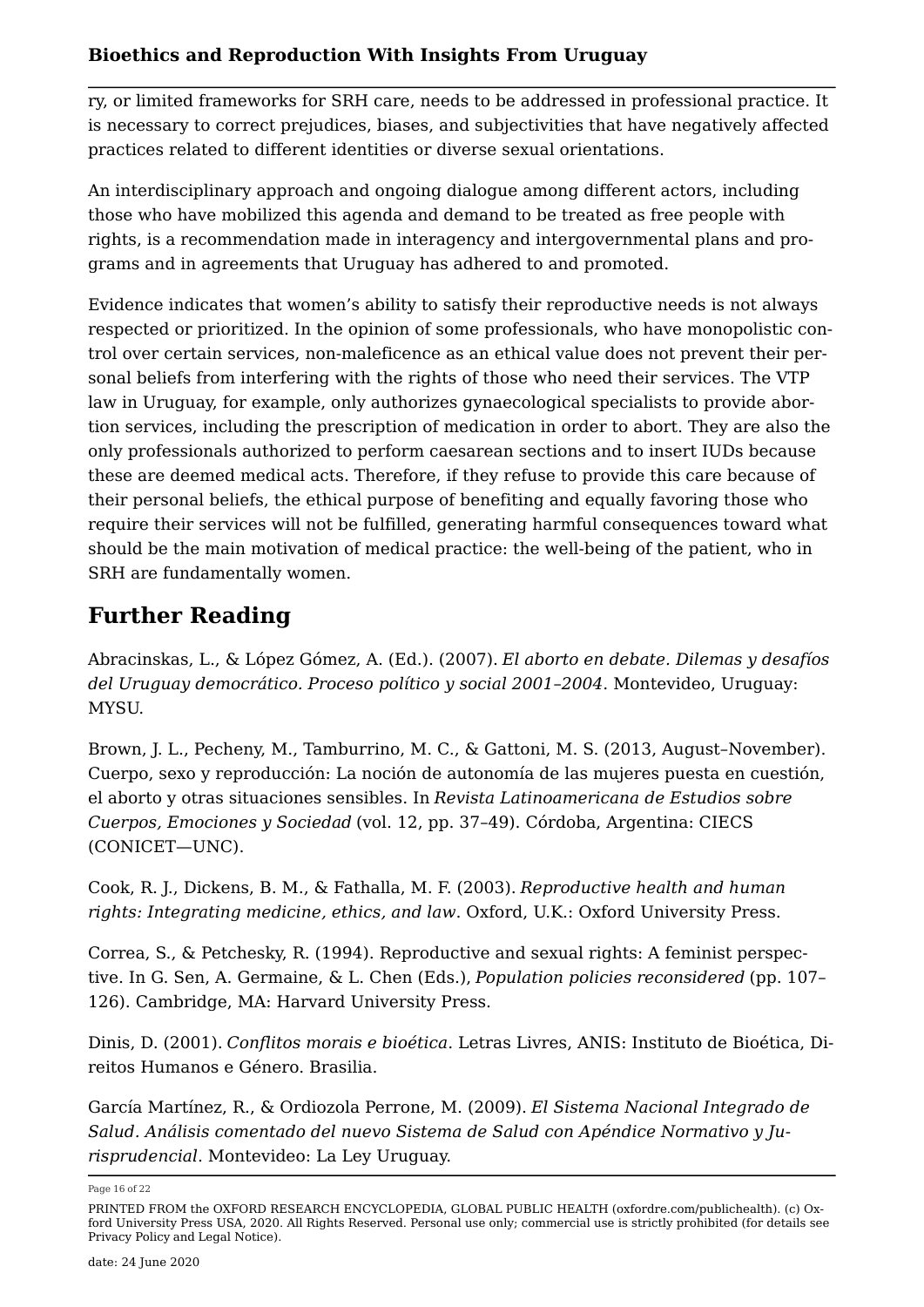<span id="page-16-1"></span>IWHC-MYSU. (2018). *Unconscionable: When providers deny abortion care*. New York, NY: International Women's Health Coalition.

<span id="page-16-3"></span>Kiss, L., & Schraiber, L. B. (2011, March). **[Temas medico-sociais e a intervenção em](http://dx.doi.org/10.1590/S1413-81232011000300028)  [saúde: A violencia contra mulheres no discurso dos profissionais](http://dx.doi.org/10.1590/S1413-81232011000300028)**. In *Ciencia e Saúde Coletiva* (vol. 16, pp. 1943–1952). Río de Janeiro, Brasil: ABRASCO.

López Gómez, A. (Ed.). (2006). *Reproducción biológica y social de la población uruguaya*. Montevideo, Uruguay: TRILCE.

López Gómez, A., & Castro, R. (Eds.). (2010). *Poder médico y ciudadanía: El conflicto social de profesionales de la salud con los derechos reproductivos en América Latina*. Mexico City, Mexico: Universidad Nacional Autónoma de México (UNAM).

MYSU & Suárez, M. (2012). *Mapa de ruta. Hacia una igualdad sustantiva. Realidades y perspectivas de la normativa vigente para la inclusión social de la diversidad sexual*. Montevideo, Uruguay: ANII.

<span id="page-16-4"></span>Pecheny, M., Alonso, J. P., Brown, J., Capriati, A., Mantilla, J., Gattoni, S., … Manzellin, H. (2005). La ciudadanización de la salud: Derechos y responsabilidades en salud sexual-reproductiva, enfermedades crónicas y cuidados paliativos. In E. López & E. A. Pantelides (Ed.), *Aportes a la investigación social en salud sexual y reproductiva* (pp. 195–229). Buenos Aires, Argentina: OPS.

Peñas Defago, M. A., & Vaggione, J. M. (Eds.). (2011). *Actores y discursos conservadores en los debates sobre sexualidad y reproducción en Argentina*. Córdoba, Argentina: Católicas por el Derecho a Decidir.

Petracci, M., & Pecheny, M. (2007). *Argentina, derechos humanos y sexualidad*. 1st ed. Buenos Aires, Argentina: CEDES.

<span id="page-16-0"></span>Wood, S., Abracinskas, L., Correa, S., & Pecheny, M. (2016). **[Reform of abortion law in](http://dx.doi.org/10.1016/j.rhm.2016.11.006) [Uruguay: Context, process and lessons learned](http://dx.doi.org/10.1016/j.rhm.2016.11.006)**. *Reproductive Health Matters*, *24*(48), 102–110.

### **References**

<span id="page-16-2"></span>Abracinskas, L. y López Gómez, A. (2004). *Mortalidad Materna, Aborto y Salud en Uruguay, un escenario cambiante*. Montevideo, Uruguay: MYSU (Mujer y Salud en Uruguay).

Brown, J. L., Pecheny, M., Tamburrino, M. C., & Gattoni, M. S. (2013). Cuerpo, sexo y reproducción. La noción de autonomía de las mujeres puesta en cuestión, el aborto y otras situaciones sensibles. *Revista Latinoamericana de Estudios sobre Cuerpos, Emociones y Sociedad*, *12*(5), 37–49.

Page 17 of 22

PRINTED FROM the OXFORD RESEARCH ENCYCLOPEDIA, GLOBAL PUBLIC HEALTH (oxfordre.com/publichealth). (c) Oxford University Press USA, 2020. All Rights Reserved. Personal use only; commercial use is strictly prohibited (for details see [Privacy Policy](https://global.oup.com/privacy) and [Legal Notice](https://oxfordre.com/page/legal-notice)).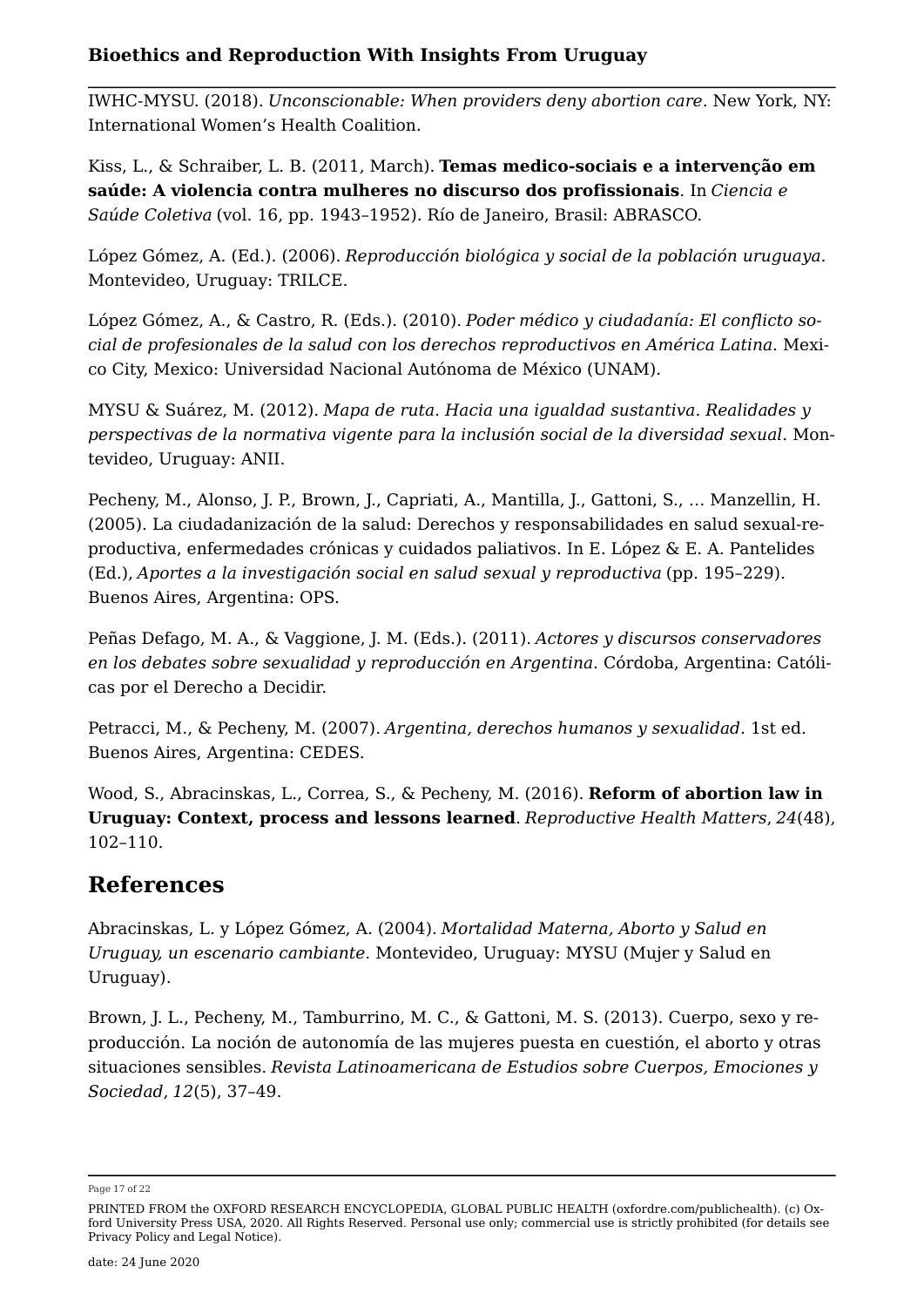<span id="page-17-1"></span>Caetano, G., Rilla, J., & Pérez, R. (1987). La partidocracia uruguaya. Historia y teoría de la centralidad de los partidos políticos. In *Cuadernos del CLAEH 44* (pp. 37–61). Montevideo, Uruguay: Universidad CLAEH.

<span id="page-17-5"></span>Cabello-Robertson, J., & Núñez-Nova, A. (2018, July). Objeción de conciencia institucional y regulación en salud: ¿existe una excusa legítima frente al aborto en Chile? *Revista de Bioética y Derecho. Perspectivas Bioéticas*, *43*, 161–177.

<span id="page-17-10"></span>Castro, R. (2010). Habitus profesional y ciudadanía: hacia un estudio sociológico sobre los conflictos entre el campo médico y los derechos a la salud reproductiva en México. In A. López Gómez and R. Castro (Eds.), *Poder médico y ciudadanía: El conflicto social de profesionales de la salud con los derechos reproductivos en América Latina*, Mexico City, Mexico: Universidad Nacional Autónoma de México (UNAM).

<span id="page-17-6"></span>CLADEM. (2002). *Derechos sexuales, derechos reproductivos, derechos humanos. III Seminario Regional*. Lima, Peru: CLADEM.

<span id="page-17-3"></span>CSPD (Comisión Sectorial de Población y Desarrollo). (2017). *Informe nacional sobre el avance en la implementación del Consenso de Montevideo sobre población y desarrollo*. Montevideo, Uruguay: Oficina de Planeamiento y Presupuesto—Presidencia de la República.

<span id="page-17-4"></span>Cóppla, F. (2015). Cesáreas en Uruguay. *Revista Médica Uruguaya*,*31*(1), 7–14.

Dinis, D. (2001). *Conflitos morais e bioética*. Brasilia, Brasil: Letras Livres—ANIS: Instituto de Bioética, Direitos Humanos e Género.

<span id="page-17-7"></span>Douglas, C. (2018). **[Religion and fake news: Faith-based alternative information](http://dx.doi.org/10.1080/15570274.2018.1433522)  [ecosystems in the US and Europe](http://dx.doi.org/10.1080/15570274.2018.1433522)**. *The Review of Faith & International Affairs*, *16*(1), 61–73.

<span id="page-17-0"></span>ECLAC. (2013). *Montevideo consensus on population and development*. First session of the Regional Conference on Population and Development in Latin America and the Caribbean. Full integration of population dynamics into rights-based sustainable development with equality: Key to the Cairo Programme of Action beyond 2014 Montevideo, 12– 15 August 2013.

<span id="page-17-8"></span>Franklin, S., & Ginsburg, F. (2019). Reproductive politics in the age of Trump and Brexit. *Cultural Anthropology*, *34*(1), 3–9.

<span id="page-17-9"></span>Freidson, E. (1970). *Profession of medicine: A study of the sociology of applied knowledge*. New York, NY: Harper & Row.

<span id="page-17-2"></span>Grindle, M. S. (1980). *Politics and policy implementation in the Third World*. Princeton, NJ: Princeton University Press.

IWHC-MYSU. (2018). *Unconscionable: When providers deny abortion care*. New York, NY: International Women's Health Coalition.

Page 18 of 22

PRINTED FROM the OXFORD RESEARCH ENCYCLOPEDIA, GLOBAL PUBLIC HEALTH (oxfordre.com/publichealth). (c) Oxford University Press USA, 2020. All Rights Reserved. Personal use only; commercial use is strictly prohibited (for details see [Privacy Policy](https://global.oup.com/privacy) and [Legal Notice](https://oxfordre.com/page/legal-notice)).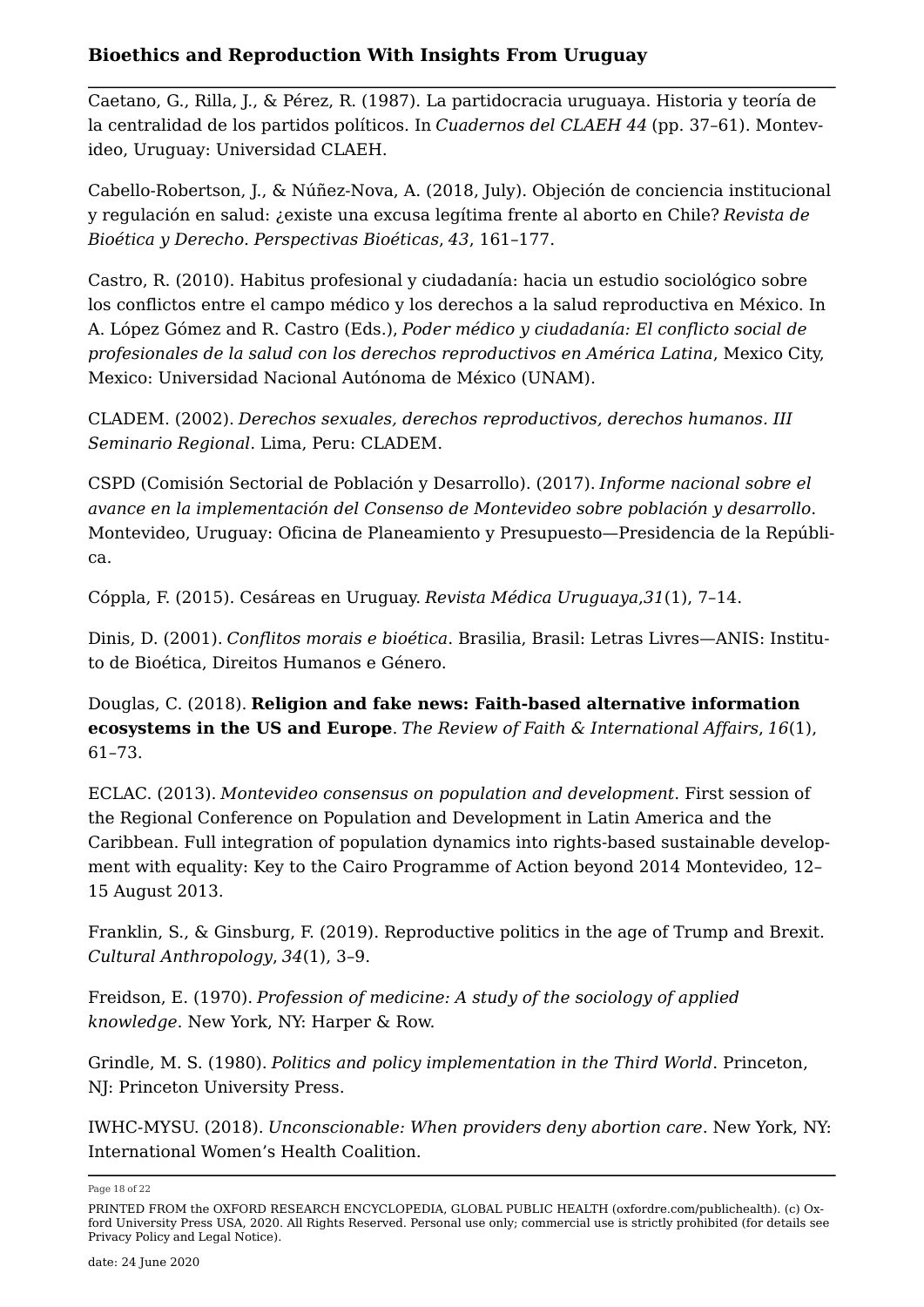<span id="page-18-4"></span>Juvenal, M. J. (2013). Reflexiones sobre la objeción de conciencia e ideario en el Uruguay a partir de las leyes 18.987 y 18.473. *Revista de Derecho Público*, *22*(43), 33–56.

Kiss, L., & Schraiber, L. B. (2011, March). **[Temas medico-sociais e a intervenção em](http://dx.doi.org/10.1590/S1413-81232011000300028)  [saúde: A violencia contra mulheres no discurso dos profissionais](http://dx.doi.org/10.1590/S1413-81232011000300028)**. In *Ciencia e Saúde Coletiva* (vol. 16, pp. 1943–1952). Río de Janeiro, Brasil: ABRASCO.

<span id="page-18-9"></span>Lamas, M. (2001). *Política y reproducción. Aborto: La frontera del derecho a decidir*. México City, Mexico: Plaza y Janés.

<span id="page-18-5"></span>López Gómez, A., Benia, W., Contera, M., & Güida, C. (2004). Del enfoque materno-infantil al enfoque de salud reproductiva. Factores vinculados a la aplicación de un programa de salud integral de la mujer en el marco de un modelo asistencial materno-infantil en Montevideo, Uruguay. In G. Nigenda (Ed.), *Reformas del sector salud y salud sexual y reproductiva en América Latina*. México City, Mexico: Fundación Mexicana para la Salud, A.C.

<span id="page-18-2"></span>Miraquetemiro. (2018). *Social monitoring report on the sexual and reproductive rights commitments of the Montevideo Consensus—2017*. International Planned Parenthood Federation/Western Hemisphere Region, Mexico.

<span id="page-18-7"></span>Miller, A. M., & Roseman, M. J. (2011). **[Sexual and reproductive rights at the United](http://dx.doi.org/10.1016/S0968-8080(11)38585-0)  [Nations: Frustration or fulfilment?](http://dx.doi.org/10.1016/S0968-8080(11)38585-0)**. *Reproductive Health Matters*, *19*(38), 102–118.

<span id="page-18-3"></span>MSP. (2017). *[Objetivos Sanitarios 2020](https://www.paho.org/uru/index.php?option=com:docman&view=download&alias=475-osn-librillo-objetivos-nacionales&category_slug=publications&Itemid=307)*. Montevideo, Uruguay: OPS-MSP.

<span id="page-18-8"></span>Mujica, J. (2009). *Microscopio. De la bioética a la biopolítica*. Perú: Promsex.

<span id="page-18-0"></span>MYSU. (2014). Estado de situación de la salud y los derechos sexuales y reproductivos en Uruguay. Asegurar y avanzar sobre lo logrado. *Informe 2010–2014 del Observatorio nacional en género y salud sexual y reproductiva*. Montevideo, Uruguay: MYSU.

<span id="page-18-1"></span>MYSU. (2017). *Los servicios de salud sexual y reproductiva y aborto legal*. *Monitoreo 2013/2017. Sistematización de resultados en 10 de los 19 departamentos del país*. Montevideo, Uruguay: MYSU (Mujer y Salud en Uruguay).

<span id="page-18-6"></span>Paiva, V., Ayres, J. R., Capriati, A., Amuchástegui, A., & Pecheny, M. (Ed.). (2018). *Prevención, promoción y cuidado. Enfoques de vulnerabilidad y derechos humanos*. Buenos Aires, Argentina: Teseo.

Pecheny, M., Alonso, J. P., Brown, J., Capriati, A., Mantilla, J., Gattoni, S., … Manzellin, H. (2005). La ciudadanización de la salud: Derechos y responsabilidades en salud sexual-reproductiva, enfermedades crónicas y cuidados paliativos. In E. López & E. A. Pantelides (Ed.), *Aportes a la investigación social en salud sexual y reproductiva* (pp. 195–229). Buenos Aires, Argentina: OPS.

Page 19 of 22

PRINTED FROM the OXFORD RESEARCH ENCYCLOPEDIA, GLOBAL PUBLIC HEALTH (oxfordre.com/publichealth). (c) Oxford University Press USA, 2020. All Rights Reserved. Personal use only; commercial use is strictly prohibited (for details see [Privacy Policy](https://global.oup.com/privacy) and [Legal Notice](https://oxfordre.com/page/legal-notice)).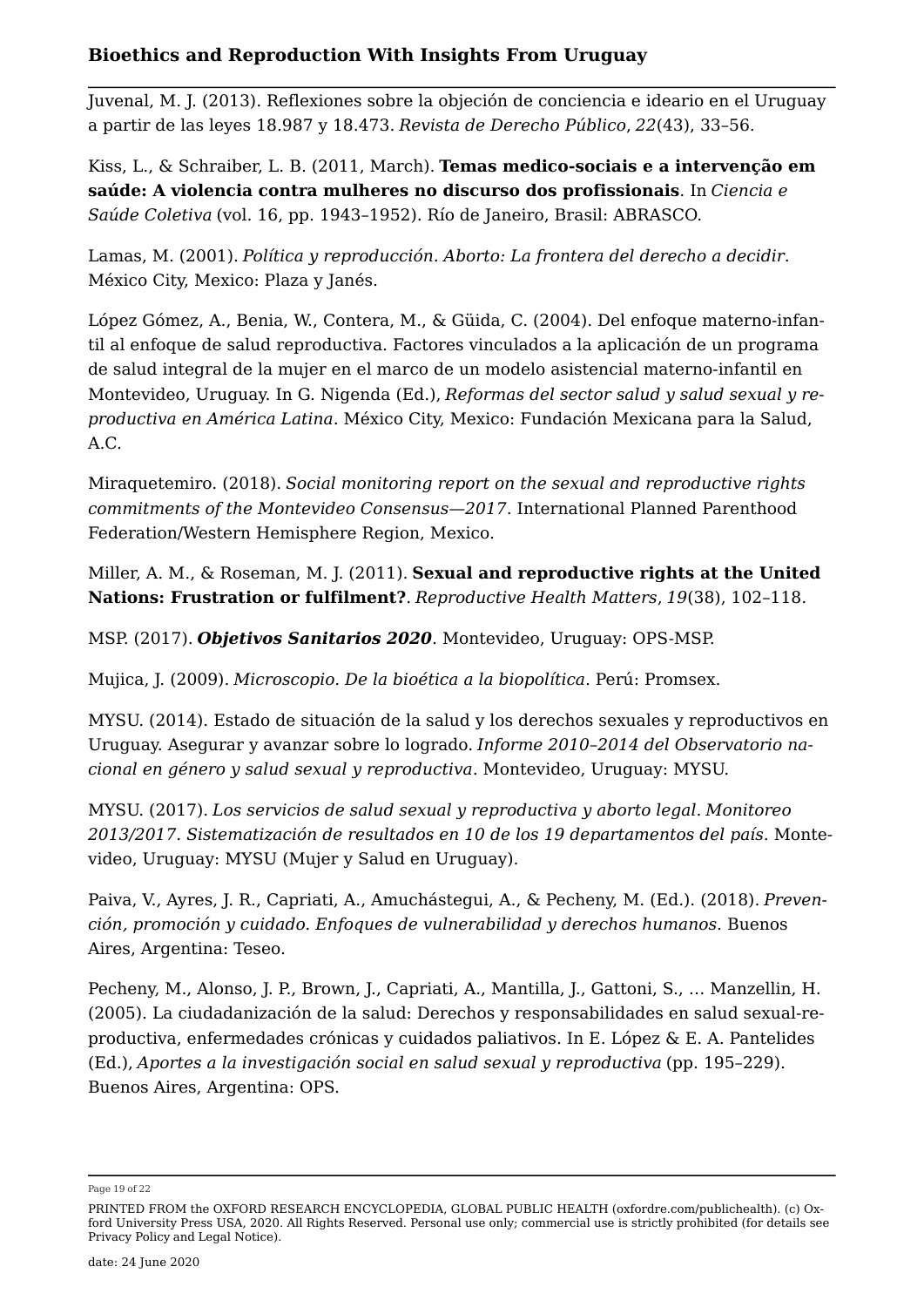<span id="page-19-3"></span>Pecheny, M., & Manzelli, H. (2003). Notas sobre ciencias sociales y salud: El regreso del cuerpo en tiempos de liberalismo. In C. Cáceres, R. Vargas (Ed.), *La Salud como Derecho Ciudadano. Perspectivas y Propuestas desde América Latina*. Lima, Peru: Redess Jóvenes.

<span id="page-19-2"></span>Sanseviero, R. (2003). *Condena, tolerancia y negación. El aborto en Uruguay*. Montevideo, Uruguay: CIIP/UPAZ, 2003.

<span id="page-19-1"></span>Sartori, G. (1992). *Partidos y sistemas de partidos*. Madrid, Spain: Alianza Editorial.

<span id="page-19-7"></span>Schraiber, L. B. (2010). "Acción técnica y acción moral: el doble carácter de la práctica de los profesionales de la salud. Apuntes para el debate" in López Gómez, A. y Castro, R. (eds.), *Poder médico y ciudadanía: el conflicto social de profesionales de la salud con los derechos reproductivos en América Latina*. Mexico City, Mexico: Universidad Nacional Autónoma de México (UNAM).

<span id="page-19-9"></span>Scott, J. (1996). El género: Una categoría útil para el análisis histórico. In M. Lamas (Ed.), *El género: La construcción cultural de la diferencia sexual*. México City, Mexico: Grupo Editorial Miguel Ángel Porrúa–PUEG/UNAM.

<span id="page-19-5"></span>Semán, P. (2019, March–April). ¿Quiénes son? ¿Por qué crecen? ¿En qué creen? Pentecostalismo y política en América Latina. *Revista Nueva Sociedad*, *280*, 26–46.

<span id="page-19-8"></span>Starr, P. (1982). *The social transformation of American medicine*. New York, NY: Basic Books.

<span id="page-19-4"></span>Stefanoni, P. (2018, November–December). Biblia, buey y bala … recargados. Jair Bolsonaro, la ola conservadora en Brasil y América Latina. *Revista Nueva Sociedad*, *278*, 4– 11.

<span id="page-19-6"></span>UDELAR (Universidad de la República). (2011). *(Des)penalización del aborto en Uruguay: Practicas, actores y discursos. Abordaje interdisciplinario sobre una realidad compleja*. Colección Artículo 2. Montevideo, Uruguay: Comisión Sectorial de Investigación Científica, UDELAR.

UNFPA. (2017). *Encuesta Nacional de Comportamientos Reproductivos*. Montevideo, Uruguay: UNFPA.

Wood, S., Abracinskas, L., Correa, S., & Pecheny, M. (2016). **[Reform of abortion law in](http://dx.doi.org/10.1016/j.rhm.2016.11.006) [Uruguay: Context, process and lessons learned](http://dx.doi.org/10.1016/j.rhm.2016.11.006)**. *Reproductive Health Matters*, *24*(48), 102–110.

### **Notes:**

<span id="page-19-0"></span>([1.\)](#page-1-0) Uruguay has elections every five years. It is governed by the republican principle of division of powers, with a total of three powers: Executive, Legislative and Judicial. The Executive Branch is made up of the president, vice president, and 13 ministries. The Legislative Branch consists of two chambers, a Lower House or Chamber of Representatives made up of 99 deputies, and an Upper House or Senate, composed of 30 senators and

Page 20 of 22

PRINTED FROM the OXFORD RESEARCH ENCYCLOPEDIA, GLOBAL PUBLIC HEALTH (oxfordre.com/publichealth). (c) Oxford University Press USA, 2020. All Rights Reserved. Personal use only; commercial use is strictly prohibited (for details see [Privacy Policy](https://global.oup.com/privacy) and [Legal Notice](https://oxfordre.com/page/legal-notice)).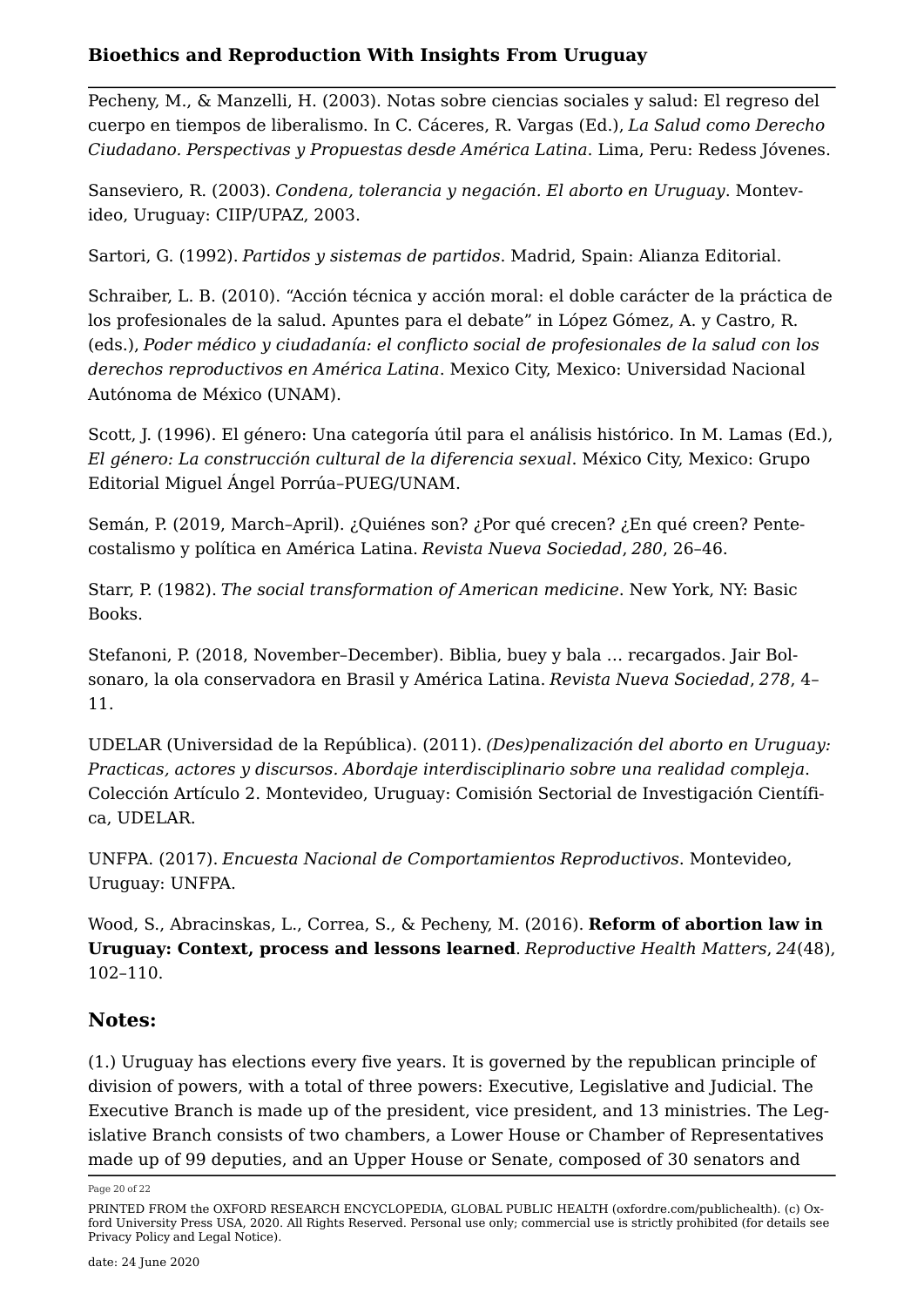presided over by the vice president who also presides over the General Assembly, that is, the meeting of both chambers.

<span id="page-20-0"></span>([2.](#page-1-1)) Despite this, only 25% of Uruguayans affirm that they trust political parties somewhat or a lot. This is the highest percentage in the Latin American region, according to the Latinobarómetro database. Data is for 2017. The party system has three major parties: Frente Amplio (Broad Front), Partido Nacional (National Party) and Partido Colorado (Colorado Party). The Broad Front is presented as the majority option to the political left and has been in government since 2005, while the National Party is the second largest party and the main force on the right.

<span id="page-20-1"></span>([3.](#page-1-2)) Since the educational reform of 1876, the laicity of education in the country was already established, being the first reference to a process of secularization that took place at the beginning of the 20th century. Other key reforms in this process were the 1907 divorce law, the administration of birth registers and cemeteries, and the obligatory civil registration of marriages (at the end of the 19th century).

<span id="page-20-2"></span>([4.\)](#page-1-3) [Latinobarómetro database.](http://www.latinobarometro.org/lat.jsp)

- <span id="page-20-3"></span>([5.\)](#page-1-4) Internet platform accessible [here;](https://miraquetemiro.org/en/) See [MYSU.](http://www.mysu.org.uy/que-hacemos/observatorio/)
- <span id="page-20-4"></span>([6.\)](#page-3-0) See [MYSU](http://www.mysu.org.uy/que-hacemos/observatorio/).
- <span id="page-20-5"></span>([7.\)](#page-4-0) See [Decree 293/010](https://www.impo.com.uy/bases/leyes/18426-2008); and see [Law 18.426](https://www.impo.com.uy/bases/decretos/293-2010).
- <span id="page-20-6"></span>([8.\)](#page-4-1) [Law 18.987.](https://www.impo.com.uy/bases/leyes/18987-2012)

<span id="page-20-7"></span>([9.\)](#page-4-2) Tendencias recientes de la natalidad, fecundidad y mortalidad infantil en Uruguay, Ministry of Public Health (Ministerio de Salud Pública), Uruguay, see [online.](https://www.gub.uy/ministerio-salud-publica/comunicacion/noticias/uruguay-mantiene-baja-mortalidad-infantil-con-11-fallecimientos-menos-en-2018)

<span id="page-20-8"></span>([10.](#page-5-0)) Círculo Católico Obrero del Uruguay and Hospital Evangélico (Uruguayan Worker Catholic Circle and Evangelical Hospital, in English).

<span id="page-20-9"></span>([11.](#page-5-1)) Salto, Paysandú, Rivera and Soriano; Mercedes, Young and Castillos.

<span id="page-20-10"></span>([12.](#page-10-0)) In August 2017, International Women's Health Coalition (IWHC) and Mujer y Salud en Uruguay (MYSU) co-organized the Convening on Conscientious Objection: Strategies to Counter the Effects. Forty-five participants from 22 countries convened in Montevideo, Uruguay, where MYSU is based. Participants included activists and advocates, health care and legal professionals, researchers, academics, and policymakers. "Unconscionable: when providers deny abortion care" summarizes the main topics of discussion and conclusions from the convening.

<span id="page-20-11"></span>([13.](#page-11-0)) Encyclical Letter "Evangelium Vitae," Pope John II, 1995.

<span id="page-20-12"></span>([14.](#page-11-1)) In 2016, the Contentious-Administrative Court (Tribunal de lo Contencioso Administrativo, TCA), the Uruguayan State's controlling body and highest authority in relation to the control of the Executive Branch's compliance with administrative and regulatory mat

Page 21 of 22

PRINTED FROM the OXFORD RESEARCH ENCYCLOPEDIA, GLOBAL PUBLIC HEALTH (oxfordre.com/publichealth). (c) Oxford University Press USA, 2020. All Rights Reserved. Personal use only; commercial use is strictly prohibited (for details see [Privacy Policy](https://global.oup.com/privacy) and [Legal Notice](https://oxfordre.com/page/legal-notice)).